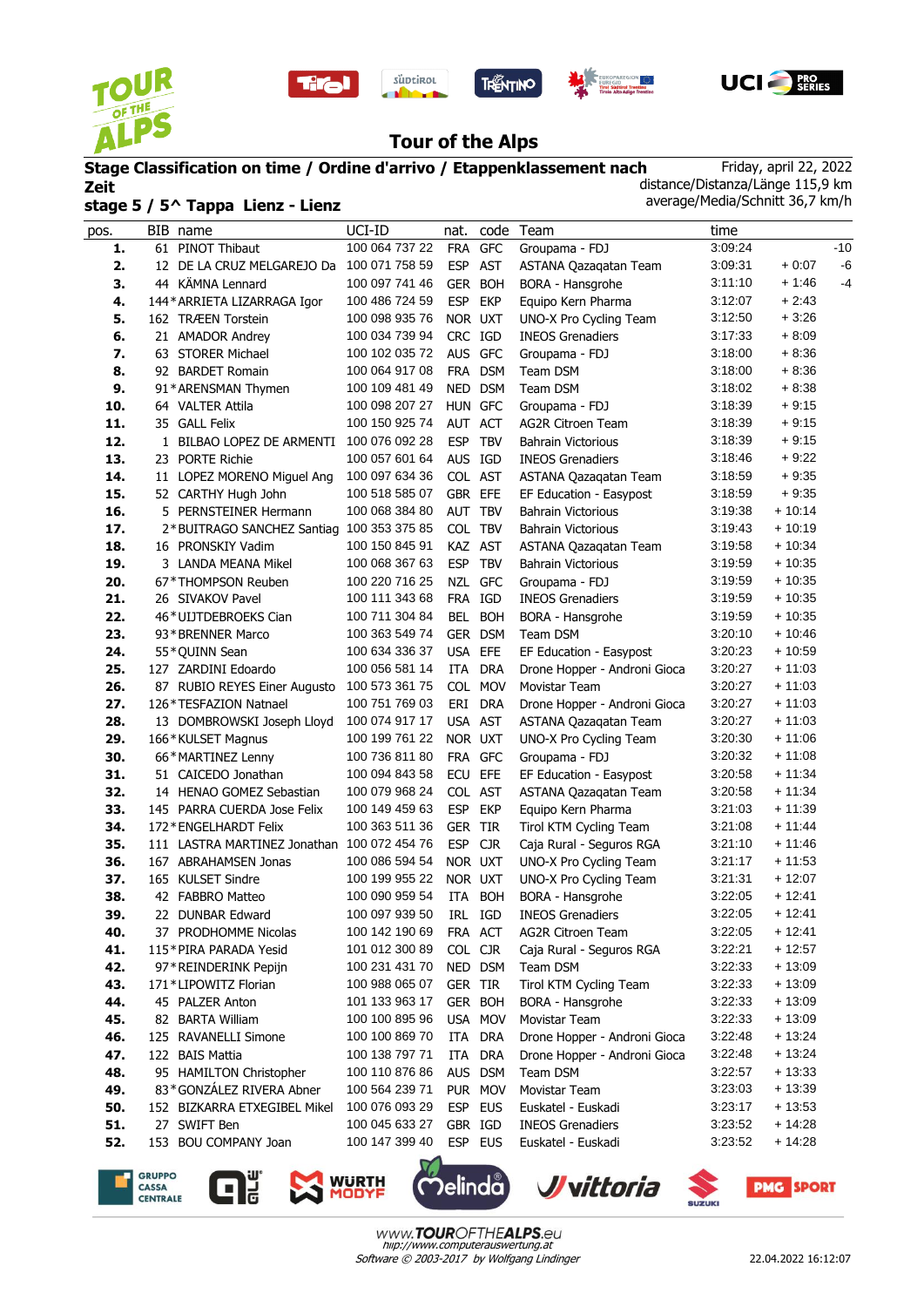| 53.<br>100 592 337 39<br>3:24:00<br>+ 14:36<br>96*POOLE Max<br>GBR DSM<br><b>Team DSM</b><br>100 109 776 53<br>$+14:36$<br>54.<br>GER MOV<br>3:24:00<br>85*HOLLMANN Juri<br>Movistar Team<br>100 151 318 79<br>$+14:36$<br>55.<br>131 BAIS Davide<br>ITA EOK<br>3:24:00<br>Eolo-Kometa Cycling Team<br>100 157 100 41<br><b>ESP</b><br>$+16:12$<br>56.<br>156*IRIBAR JAUREGI Unai<br><b>EUS</b><br>3:25:36<br>Euskatel - Euskadi<br>102 CAÑAVERAL VARGAS Johnat<br>COL BCF<br>3:26:08<br>$+16:44$<br>57.<br>100 098 730 65<br>Bardiani CSF Faizane'<br>3:26:36<br>$+17:12$<br>58.<br>103 COVILI Luca<br>100 101 857 88<br>ITA<br><b>BCF</b><br>Bardiani CSF Faizane'<br>3:27:16<br>$+17:52$<br>59.<br>104 * EL GOUZI Omar<br>100 159 207 14<br>ITA<br><b>BCF</b><br>Bardiani CSF Faizane'<br>143 ARAIZ MICHEL Sergio<br><b>ESP</b><br><b>EKP</b><br>$+17:56$<br>60.<br>100 424 284 87<br>Equipo Kern Pharma<br>3:27:20<br>100 119 427 04<br>3:27:22<br>$+17:58$<br>61.<br>FRA ACT<br><b>AG2R Citroen Team</b><br>31 BOUCHARD Geoffrey<br>$+18:01$<br>62.<br>77 PICCOLI James<br>100 519 942 06<br>CAN IPT<br><b>ISRAEL-Premier Tech</b><br>3:27:25<br>100 087 485 72<br><b>ESP</b><br><b>EUS</b><br>3.27:32<br>$+18:08$<br>63.<br>157 ITURRIA SEGUROLA Mikel<br>Euskatel - Euskadi<br>64.<br>113 CEPEDA Jefferson<br>100 096 889 67<br>ECU<br><b>CJR</b><br>3:27:32<br>$+18:08$<br>Caja Rural - Seguros RGA<br>100 102 095 35<br><b>ESP</b><br>3:28:41<br>$+19:17$<br>81 ARCAS Jorge<br><b>MOV</b><br>OTL<br>Movistar Team<br>$+19:26$<br><b>OTL</b><br>163*URIANSTAD Martin Bugge<br>100 159 053 54<br>NOR UXT<br>3:28:50<br>UNO-X Pro Cycling Team<br>3:29:35<br>$+20:11$<br><b>OTL</b><br>ITA<br><b>BCF</b><br>106 * RASTELLI Luca<br>100 159 050 51<br>Bardiani CSF Faizane'<br>$+20:11$<br><b>OTL</b><br>74 GOLDSTEIN Omer<br>100 092 467 10<br>ISR IPT<br>3:29:35<br><b>ISRAEL-Premier Tech</b><br><b>OTL</b><br>134 DINA Márton<br>100 088 167 75<br>HUN EOK<br>$+20:13$<br>Eolo-Kometa Cycling Team<br>3:29:37<br>OTL<br>100 098 181 01<br>3:30:18<br>$+20:54$<br>15 NATAROV Yuriy<br>KAZ AST<br>ASTANA Qazagatan Team<br>ERI EFE<br>OTL<br>100 088 551 71<br>3:30:38<br>$+21:14$<br>54 GHEBREMEDHIN Merhawi<br>EF Education - Easypost<br>OTL<br>100 531 285 00<br>BRA MOV<br>$+21:14$<br>84*RANGEL COSTA Vinicius<br><b>Movistar Team</b><br>3:30:38<br>100 093 724 06<br>$+21:47$<br><b>OTL</b><br>4 NOVAK Domen<br>SLO TBV<br>3:31:11<br><b>Bahrain Victorious</b><br>$+22:03$<br><b>OTL</b><br>176*ROSNER Linus<br>100 490 391 40<br><b>GER TIR</b><br>3:31:27<br>Tirol KTM Cycling Team<br>$+22:47$<br><b>OTL</b><br>6*ZAMBANINI Edoardo<br>100 300 493 68<br>ITA<br><b>TBV</b><br>3:32:11<br><b>Bahrain Victorious</b><br>$+22:47$<br>OTL<br>114 JOHNSTON Calum<br>100 159 028 29<br>GBR CJR<br>3:32:11<br>Caja Rural - Seguros RGA<br>155 ETXEBERRIA ZAFRA Asier<br>ESP EUS<br>OTL<br>100 424 787 08<br>Euskatel - Euskadi<br>3:33:01<br>$+23:37$<br>OTL<br>100 417 032 13<br>$+23:37$<br>154 CUADRADO RUIZ DE GAUNA<br>ESP EUS<br>Euskatel - Euskadi<br>3:33:01<br>OTL<br>137 VIEGAS Daniel<br>POR EOK<br>$+25:22$<br>100 107 838 55<br>Eolo-Kometa Cycling Team<br>3:34:46<br>OTL<br>100 885 025 78<br>NOR IPT<br>$+25:47$<br>75 HAGEN Carl Fredrik<br>3:35:11<br><b>ISRAEL-Premier Tech</b><br>100 140 939 79<br>$+25:47$<br>OTL<br>62 BADILATTI Matteo<br>SUI GFC<br>3:35:11<br>Groupama - FDJ<br>$+25:54$<br>OTL<br>177*HÖRANDTNER Moritz<br>100 772 511 84<br>AUT TIR<br>Tirol KTM Cycling Team<br>3:35:18<br>$+25:54$<br><b>OTL</b><br>174*VACEK Karel<br>100 347 256 77<br><b>CZE</b><br>TIR<br>Tirol KTM Cycling Team<br>3:35:18<br>GBR IPT<br>3:35:18<br>$+25:54$<br>OTL<br>100 043 936 76<br>73 FROOME Chris<br><b>ISRAEL-Premier Tech</b><br>OTL<br>24 PUCCIO Salvatore<br>100 055 878 87<br>ITA IGD<br><b>INEOS Grenadiers</b><br>3:35:20<br>$+25:56$<br><b>OTL</b><br>100 236 030 13<br>$+25:56$<br>133*FETTER Erik<br>HUN EOK<br>3:35:20<br>Eolo-Kometa Cycling Team<br><b>OTL</b><br>100 088 627 50<br>COL IGD<br>$+25:56$<br>25 RIVERA VARGAS Brandon S<br><b>INEOS Grenadiers</b><br>3:35:20<br>Finishing deadline/Tempo massimo/Karenzzeit: 3:28:20<br>17 FELLINE Fabio<br>100 059 824 56 ITA<br><b>AST</b><br><b>DNF</b><br>ASTANA Qazaqatan Team<br><b>DNF</b><br>43 GAMPER Patrick<br>100 109 662 36 AUT BOH<br><b>BORA - Hansgrohe</b><br><b>DNF</b><br>53 CHAVES RUBIO Jhoan Esteb 100 075 873 03 COL EFE<br>EF Education - Easypost<br><b>DNF</b><br>100 058 761 60 ITA<br>IPT<br><b>ISRAEL-Premier Tech</b><br>76 NIZZOLO Giacomo<br><b>DNF</b><br>100 054 674 47 ITA<br><b>BCF</b><br>Bardiani CSF Faizane'<br>101 BATTAGLIN Enrico<br><b>DNF</b><br>107*ZANA Filippo<br>100 158 293 70 ITA<br><b>BCF</b><br>Bardiani CSF Faizane'<br><b>DNF</b><br><b>CJR</b><br>112 AMEZQUETA MORENO Julen<br>100 100 426 15 ESP<br>Caja Rural - Seguros RGA<br><b>DNF</b><br>135 RAVASI Edward<br>100 097 036 20 ITA<br>EOK<br>Eolo-Kometa Cycling Team<br>141 AGIRRE EGAÑA Jon<br><b>DNF</b><br><b>EKP</b><br>100 423 815 06 ESP<br>Equipo Kern Pharma<br><b>DNF</b><br>146*COBO CAYON Ivan<br><b>EKP</b><br>100 235 651 22 ESP<br>Equipo Kern Pharma<br><b>DNF</b><br>147 LOPEZ CARAVACA Jordi<br>100 111 531 62 ESP<br>EKP<br>Equipo Kern Pharma<br><b>DNF</b><br>151 BALLARIN MANSO Iker<br>100 423 806 94 ESP<br><b>EUS</b><br>Euskatel - Euskadi<br><b>DNF</b><br>161 EG Niklas<br>100 086 708 71 DEN<br><b>UXT</b><br>UNO-X Pro Cycling Team<br><b>DNF</b><br>173*MCLAIN Logan<br>100 634 766 79 USA<br>TIR<br>Tirol KTM Cycling Team<br><b>DNF</b><br>175 * ZANGERLE Emanuel<br>100 351 264 11 AUT<br>TIR<br>Tirol KTM Cycling Team<br><b>DNS</b><br>86 ROJAS José<br>100 029 109 90 ESP<br><b>MOV</b><br>Movistar Team<br><b>DNS</b><br>123 BISOLTI Alessandro<br>Drone Hopper - Androni Gioca<br>100 053 909 58 ITA<br><b>DRA</b> | Tour of the Alps |  |  |  | $\overline{2}$ |
|---------------------------------------------------------------------------------------------------------------------------------------------------------------------------------------------------------------------------------------------------------------------------------------------------------------------------------------------------------------------------------------------------------------------------------------------------------------------------------------------------------------------------------------------------------------------------------------------------------------------------------------------------------------------------------------------------------------------------------------------------------------------------------------------------------------------------------------------------------------------------------------------------------------------------------------------------------------------------------------------------------------------------------------------------------------------------------------------------------------------------------------------------------------------------------------------------------------------------------------------------------------------------------------------------------------------------------------------------------------------------------------------------------------------------------------------------------------------------------------------------------------------------------------------------------------------------------------------------------------------------------------------------------------------------------------------------------------------------------------------------------------------------------------------------------------------------------------------------------------------------------------------------------------------------------------------------------------------------------------------------------------------------------------------------------------------------------------------------------------------------------------------------------------------------------------------------------------------------------------------------------------------------------------------------------------------------------------------------------------------------------------------------------------------------------------------------------------------------------------------------------------------------------------------------------------------------------------------------------------------------------------------------------------------------------------------------------------------------------------------------------------------------------------------------------------------------------------------------------------------------------------------------------------------------------------------------------------------------------------------------------------------------------------------------------------------------------------------------------------------------------------------------------------------------------------------------------------------------------------------------------------------------------------------------------------------------------------------------------------------------------------------------------------------------------------------------------------------------------------------------------------------------------------------------------------------------------------------------------------------------------------------------------------------------------------------------------------------------------------------------------------------------------------------------------------------------------------------------------------------------------------------------------------------------------------------------------------------------------------------------------------------------------------------------------------------------------------------------------------------------------------------------------------------------------------------------------------------------------------------------------------------------------------------------------------------------------------------------------------------------------------------------------------------------------------------------------------------------------------------------------------------------------------------------------------------------------------------------------------------------------------------------------------------------------------------------------------------------------------------------------------------------------------------------------------------------------------------------------------------------------------------------------------------------------------------------------------------------------------------------------------------------------------------------------------------------------------------------------------------------------------------------------------------------------------------------------------------------------------------------------------------------------------------------------------------------------------------------------------------------------------------------------------------------------------------------------------------------------------------------------------------------------------------------------------------------------------------------------------------------------------------------------------------------------------------------------------------------------------------------------------------------------------------------------------------------------------------------------------------------|------------------|--|--|--|----------------|
|                                                                                                                                                                                                                                                                                                                                                                                                                                                                                                                                                                                                                                                                                                                                                                                                                                                                                                                                                                                                                                                                                                                                                                                                                                                                                                                                                                                                                                                                                                                                                                                                                                                                                                                                                                                                                                                                                                                                                                                                                                                                                                                                                                                                                                                                                                                                                                                                                                                                                                                                                                                                                                                                                                                                                                                                                                                                                                                                                                                                                                                                                                                                                                                                                                                                                                                                                                                                                                                                                                                                                                                                                                                                                                                                                                                                                                                                                                                                                                                                                                                                                                                                                                                                                                                                                                                                                                                                                                                                                                                                                                                                                                                                                                                                                                                                                                                                                                                                                                                                                                                                                                                                                                                                                                                                                                                                                                                                                                                                                                                                                                                                                                                                                                                                                                                                                                                                           |                  |  |  |  |                |
|                                                                                                                                                                                                                                                                                                                                                                                                                                                                                                                                                                                                                                                                                                                                                                                                                                                                                                                                                                                                                                                                                                                                                                                                                                                                                                                                                                                                                                                                                                                                                                                                                                                                                                                                                                                                                                                                                                                                                                                                                                                                                                                                                                                                                                                                                                                                                                                                                                                                                                                                                                                                                                                                                                                                                                                                                                                                                                                                                                                                                                                                                                                                                                                                                                                                                                                                                                                                                                                                                                                                                                                                                                                                                                                                                                                                                                                                                                                                                                                                                                                                                                                                                                                                                                                                                                                                                                                                                                                                                                                                                                                                                                                                                                                                                                                                                                                                                                                                                                                                                                                                                                                                                                                                                                                                                                                                                                                                                                                                                                                                                                                                                                                                                                                                                                                                                                                                           |                  |  |  |  |                |
|                                                                                                                                                                                                                                                                                                                                                                                                                                                                                                                                                                                                                                                                                                                                                                                                                                                                                                                                                                                                                                                                                                                                                                                                                                                                                                                                                                                                                                                                                                                                                                                                                                                                                                                                                                                                                                                                                                                                                                                                                                                                                                                                                                                                                                                                                                                                                                                                                                                                                                                                                                                                                                                                                                                                                                                                                                                                                                                                                                                                                                                                                                                                                                                                                                                                                                                                                                                                                                                                                                                                                                                                                                                                                                                                                                                                                                                                                                                                                                                                                                                                                                                                                                                                                                                                                                                                                                                                                                                                                                                                                                                                                                                                                                                                                                                                                                                                                                                                                                                                                                                                                                                                                                                                                                                                                                                                                                                                                                                                                                                                                                                                                                                                                                                                                                                                                                                                           |                  |  |  |  |                |
|                                                                                                                                                                                                                                                                                                                                                                                                                                                                                                                                                                                                                                                                                                                                                                                                                                                                                                                                                                                                                                                                                                                                                                                                                                                                                                                                                                                                                                                                                                                                                                                                                                                                                                                                                                                                                                                                                                                                                                                                                                                                                                                                                                                                                                                                                                                                                                                                                                                                                                                                                                                                                                                                                                                                                                                                                                                                                                                                                                                                                                                                                                                                                                                                                                                                                                                                                                                                                                                                                                                                                                                                                                                                                                                                                                                                                                                                                                                                                                                                                                                                                                                                                                                                                                                                                                                                                                                                                                                                                                                                                                                                                                                                                                                                                                                                                                                                                                                                                                                                                                                                                                                                                                                                                                                                                                                                                                                                                                                                                                                                                                                                                                                                                                                                                                                                                                                                           |                  |  |  |  |                |
|                                                                                                                                                                                                                                                                                                                                                                                                                                                                                                                                                                                                                                                                                                                                                                                                                                                                                                                                                                                                                                                                                                                                                                                                                                                                                                                                                                                                                                                                                                                                                                                                                                                                                                                                                                                                                                                                                                                                                                                                                                                                                                                                                                                                                                                                                                                                                                                                                                                                                                                                                                                                                                                                                                                                                                                                                                                                                                                                                                                                                                                                                                                                                                                                                                                                                                                                                                                                                                                                                                                                                                                                                                                                                                                                                                                                                                                                                                                                                                                                                                                                                                                                                                                                                                                                                                                                                                                                                                                                                                                                                                                                                                                                                                                                                                                                                                                                                                                                                                                                                                                                                                                                                                                                                                                                                                                                                                                                                                                                                                                                                                                                                                                                                                                                                                                                                                                                           |                  |  |  |  |                |
|                                                                                                                                                                                                                                                                                                                                                                                                                                                                                                                                                                                                                                                                                                                                                                                                                                                                                                                                                                                                                                                                                                                                                                                                                                                                                                                                                                                                                                                                                                                                                                                                                                                                                                                                                                                                                                                                                                                                                                                                                                                                                                                                                                                                                                                                                                                                                                                                                                                                                                                                                                                                                                                                                                                                                                                                                                                                                                                                                                                                                                                                                                                                                                                                                                                                                                                                                                                                                                                                                                                                                                                                                                                                                                                                                                                                                                                                                                                                                                                                                                                                                                                                                                                                                                                                                                                                                                                                                                                                                                                                                                                                                                                                                                                                                                                                                                                                                                                                                                                                                                                                                                                                                                                                                                                                                                                                                                                                                                                                                                                                                                                                                                                                                                                                                                                                                                                                           |                  |  |  |  |                |
|                                                                                                                                                                                                                                                                                                                                                                                                                                                                                                                                                                                                                                                                                                                                                                                                                                                                                                                                                                                                                                                                                                                                                                                                                                                                                                                                                                                                                                                                                                                                                                                                                                                                                                                                                                                                                                                                                                                                                                                                                                                                                                                                                                                                                                                                                                                                                                                                                                                                                                                                                                                                                                                                                                                                                                                                                                                                                                                                                                                                                                                                                                                                                                                                                                                                                                                                                                                                                                                                                                                                                                                                                                                                                                                                                                                                                                                                                                                                                                                                                                                                                                                                                                                                                                                                                                                                                                                                                                                                                                                                                                                                                                                                                                                                                                                                                                                                                                                                                                                                                                                                                                                                                                                                                                                                                                                                                                                                                                                                                                                                                                                                                                                                                                                                                                                                                                                                           |                  |  |  |  |                |
|                                                                                                                                                                                                                                                                                                                                                                                                                                                                                                                                                                                                                                                                                                                                                                                                                                                                                                                                                                                                                                                                                                                                                                                                                                                                                                                                                                                                                                                                                                                                                                                                                                                                                                                                                                                                                                                                                                                                                                                                                                                                                                                                                                                                                                                                                                                                                                                                                                                                                                                                                                                                                                                                                                                                                                                                                                                                                                                                                                                                                                                                                                                                                                                                                                                                                                                                                                                                                                                                                                                                                                                                                                                                                                                                                                                                                                                                                                                                                                                                                                                                                                                                                                                                                                                                                                                                                                                                                                                                                                                                                                                                                                                                                                                                                                                                                                                                                                                                                                                                                                                                                                                                                                                                                                                                                                                                                                                                                                                                                                                                                                                                                                                                                                                                                                                                                                                                           |                  |  |  |  |                |
|                                                                                                                                                                                                                                                                                                                                                                                                                                                                                                                                                                                                                                                                                                                                                                                                                                                                                                                                                                                                                                                                                                                                                                                                                                                                                                                                                                                                                                                                                                                                                                                                                                                                                                                                                                                                                                                                                                                                                                                                                                                                                                                                                                                                                                                                                                                                                                                                                                                                                                                                                                                                                                                                                                                                                                                                                                                                                                                                                                                                                                                                                                                                                                                                                                                                                                                                                                                                                                                                                                                                                                                                                                                                                                                                                                                                                                                                                                                                                                                                                                                                                                                                                                                                                                                                                                                                                                                                                                                                                                                                                                                                                                                                                                                                                                                                                                                                                                                                                                                                                                                                                                                                                                                                                                                                                                                                                                                                                                                                                                                                                                                                                                                                                                                                                                                                                                                                           |                  |  |  |  |                |
|                                                                                                                                                                                                                                                                                                                                                                                                                                                                                                                                                                                                                                                                                                                                                                                                                                                                                                                                                                                                                                                                                                                                                                                                                                                                                                                                                                                                                                                                                                                                                                                                                                                                                                                                                                                                                                                                                                                                                                                                                                                                                                                                                                                                                                                                                                                                                                                                                                                                                                                                                                                                                                                                                                                                                                                                                                                                                                                                                                                                                                                                                                                                                                                                                                                                                                                                                                                                                                                                                                                                                                                                                                                                                                                                                                                                                                                                                                                                                                                                                                                                                                                                                                                                                                                                                                                                                                                                                                                                                                                                                                                                                                                                                                                                                                                                                                                                                                                                                                                                                                                                                                                                                                                                                                                                                                                                                                                                                                                                                                                                                                                                                                                                                                                                                                                                                                                                           |                  |  |  |  |                |
|                                                                                                                                                                                                                                                                                                                                                                                                                                                                                                                                                                                                                                                                                                                                                                                                                                                                                                                                                                                                                                                                                                                                                                                                                                                                                                                                                                                                                                                                                                                                                                                                                                                                                                                                                                                                                                                                                                                                                                                                                                                                                                                                                                                                                                                                                                                                                                                                                                                                                                                                                                                                                                                                                                                                                                                                                                                                                                                                                                                                                                                                                                                                                                                                                                                                                                                                                                                                                                                                                                                                                                                                                                                                                                                                                                                                                                                                                                                                                                                                                                                                                                                                                                                                                                                                                                                                                                                                                                                                                                                                                                                                                                                                                                                                                                                                                                                                                                                                                                                                                                                                                                                                                                                                                                                                                                                                                                                                                                                                                                                                                                                                                                                                                                                                                                                                                                                                           |                  |  |  |  |                |
|                                                                                                                                                                                                                                                                                                                                                                                                                                                                                                                                                                                                                                                                                                                                                                                                                                                                                                                                                                                                                                                                                                                                                                                                                                                                                                                                                                                                                                                                                                                                                                                                                                                                                                                                                                                                                                                                                                                                                                                                                                                                                                                                                                                                                                                                                                                                                                                                                                                                                                                                                                                                                                                                                                                                                                                                                                                                                                                                                                                                                                                                                                                                                                                                                                                                                                                                                                                                                                                                                                                                                                                                                                                                                                                                                                                                                                                                                                                                                                                                                                                                                                                                                                                                                                                                                                                                                                                                                                                                                                                                                                                                                                                                                                                                                                                                                                                                                                                                                                                                                                                                                                                                                                                                                                                                                                                                                                                                                                                                                                                                                                                                                                                                                                                                                                                                                                                                           |                  |  |  |  |                |
|                                                                                                                                                                                                                                                                                                                                                                                                                                                                                                                                                                                                                                                                                                                                                                                                                                                                                                                                                                                                                                                                                                                                                                                                                                                                                                                                                                                                                                                                                                                                                                                                                                                                                                                                                                                                                                                                                                                                                                                                                                                                                                                                                                                                                                                                                                                                                                                                                                                                                                                                                                                                                                                                                                                                                                                                                                                                                                                                                                                                                                                                                                                                                                                                                                                                                                                                                                                                                                                                                                                                                                                                                                                                                                                                                                                                                                                                                                                                                                                                                                                                                                                                                                                                                                                                                                                                                                                                                                                                                                                                                                                                                                                                                                                                                                                                                                                                                                                                                                                                                                                                                                                                                                                                                                                                                                                                                                                                                                                                                                                                                                                                                                                                                                                                                                                                                                                                           |                  |  |  |  |                |
|                                                                                                                                                                                                                                                                                                                                                                                                                                                                                                                                                                                                                                                                                                                                                                                                                                                                                                                                                                                                                                                                                                                                                                                                                                                                                                                                                                                                                                                                                                                                                                                                                                                                                                                                                                                                                                                                                                                                                                                                                                                                                                                                                                                                                                                                                                                                                                                                                                                                                                                                                                                                                                                                                                                                                                                                                                                                                                                                                                                                                                                                                                                                                                                                                                                                                                                                                                                                                                                                                                                                                                                                                                                                                                                                                                                                                                                                                                                                                                                                                                                                                                                                                                                                                                                                                                                                                                                                                                                                                                                                                                                                                                                                                                                                                                                                                                                                                                                                                                                                                                                                                                                                                                                                                                                                                                                                                                                                                                                                                                                                                                                                                                                                                                                                                                                                                                                                           |                  |  |  |  |                |
|                                                                                                                                                                                                                                                                                                                                                                                                                                                                                                                                                                                                                                                                                                                                                                                                                                                                                                                                                                                                                                                                                                                                                                                                                                                                                                                                                                                                                                                                                                                                                                                                                                                                                                                                                                                                                                                                                                                                                                                                                                                                                                                                                                                                                                                                                                                                                                                                                                                                                                                                                                                                                                                                                                                                                                                                                                                                                                                                                                                                                                                                                                                                                                                                                                                                                                                                                                                                                                                                                                                                                                                                                                                                                                                                                                                                                                                                                                                                                                                                                                                                                                                                                                                                                                                                                                                                                                                                                                                                                                                                                                                                                                                                                                                                                                                                                                                                                                                                                                                                                                                                                                                                                                                                                                                                                                                                                                                                                                                                                                                                                                                                                                                                                                                                                                                                                                                                           |                  |  |  |  |                |
|                                                                                                                                                                                                                                                                                                                                                                                                                                                                                                                                                                                                                                                                                                                                                                                                                                                                                                                                                                                                                                                                                                                                                                                                                                                                                                                                                                                                                                                                                                                                                                                                                                                                                                                                                                                                                                                                                                                                                                                                                                                                                                                                                                                                                                                                                                                                                                                                                                                                                                                                                                                                                                                                                                                                                                                                                                                                                                                                                                                                                                                                                                                                                                                                                                                                                                                                                                                                                                                                                                                                                                                                                                                                                                                                                                                                                                                                                                                                                                                                                                                                                                                                                                                                                                                                                                                                                                                                                                                                                                                                                                                                                                                                                                                                                                                                                                                                                                                                                                                                                                                                                                                                                                                                                                                                                                                                                                                                                                                                                                                                                                                                                                                                                                                                                                                                                                                                           |                  |  |  |  |                |
|                                                                                                                                                                                                                                                                                                                                                                                                                                                                                                                                                                                                                                                                                                                                                                                                                                                                                                                                                                                                                                                                                                                                                                                                                                                                                                                                                                                                                                                                                                                                                                                                                                                                                                                                                                                                                                                                                                                                                                                                                                                                                                                                                                                                                                                                                                                                                                                                                                                                                                                                                                                                                                                                                                                                                                                                                                                                                                                                                                                                                                                                                                                                                                                                                                                                                                                                                                                                                                                                                                                                                                                                                                                                                                                                                                                                                                                                                                                                                                                                                                                                                                                                                                                                                                                                                                                                                                                                                                                                                                                                                                                                                                                                                                                                                                                                                                                                                                                                                                                                                                                                                                                                                                                                                                                                                                                                                                                                                                                                                                                                                                                                                                                                                                                                                                                                                                                                           |                  |  |  |  |                |
|                                                                                                                                                                                                                                                                                                                                                                                                                                                                                                                                                                                                                                                                                                                                                                                                                                                                                                                                                                                                                                                                                                                                                                                                                                                                                                                                                                                                                                                                                                                                                                                                                                                                                                                                                                                                                                                                                                                                                                                                                                                                                                                                                                                                                                                                                                                                                                                                                                                                                                                                                                                                                                                                                                                                                                                                                                                                                                                                                                                                                                                                                                                                                                                                                                                                                                                                                                                                                                                                                                                                                                                                                                                                                                                                                                                                                                                                                                                                                                                                                                                                                                                                                                                                                                                                                                                                                                                                                                                                                                                                                                                                                                                                                                                                                                                                                                                                                                                                                                                                                                                                                                                                                                                                                                                                                                                                                                                                                                                                                                                                                                                                                                                                                                                                                                                                                                                                           |                  |  |  |  |                |
|                                                                                                                                                                                                                                                                                                                                                                                                                                                                                                                                                                                                                                                                                                                                                                                                                                                                                                                                                                                                                                                                                                                                                                                                                                                                                                                                                                                                                                                                                                                                                                                                                                                                                                                                                                                                                                                                                                                                                                                                                                                                                                                                                                                                                                                                                                                                                                                                                                                                                                                                                                                                                                                                                                                                                                                                                                                                                                                                                                                                                                                                                                                                                                                                                                                                                                                                                                                                                                                                                                                                                                                                                                                                                                                                                                                                                                                                                                                                                                                                                                                                                                                                                                                                                                                                                                                                                                                                                                                                                                                                                                                                                                                                                                                                                                                                                                                                                                                                                                                                                                                                                                                                                                                                                                                                                                                                                                                                                                                                                                                                                                                                                                                                                                                                                                                                                                                                           |                  |  |  |  |                |
|                                                                                                                                                                                                                                                                                                                                                                                                                                                                                                                                                                                                                                                                                                                                                                                                                                                                                                                                                                                                                                                                                                                                                                                                                                                                                                                                                                                                                                                                                                                                                                                                                                                                                                                                                                                                                                                                                                                                                                                                                                                                                                                                                                                                                                                                                                                                                                                                                                                                                                                                                                                                                                                                                                                                                                                                                                                                                                                                                                                                                                                                                                                                                                                                                                                                                                                                                                                                                                                                                                                                                                                                                                                                                                                                                                                                                                                                                                                                                                                                                                                                                                                                                                                                                                                                                                                                                                                                                                                                                                                                                                                                                                                                                                                                                                                                                                                                                                                                                                                                                                                                                                                                                                                                                                                                                                                                                                                                                                                                                                                                                                                                                                                                                                                                                                                                                                                                           |                  |  |  |  |                |
|                                                                                                                                                                                                                                                                                                                                                                                                                                                                                                                                                                                                                                                                                                                                                                                                                                                                                                                                                                                                                                                                                                                                                                                                                                                                                                                                                                                                                                                                                                                                                                                                                                                                                                                                                                                                                                                                                                                                                                                                                                                                                                                                                                                                                                                                                                                                                                                                                                                                                                                                                                                                                                                                                                                                                                                                                                                                                                                                                                                                                                                                                                                                                                                                                                                                                                                                                                                                                                                                                                                                                                                                                                                                                                                                                                                                                                                                                                                                                                                                                                                                                                                                                                                                                                                                                                                                                                                                                                                                                                                                                                                                                                                                                                                                                                                                                                                                                                                                                                                                                                                                                                                                                                                                                                                                                                                                                                                                                                                                                                                                                                                                                                                                                                                                                                                                                                                                           |                  |  |  |  |                |
|                                                                                                                                                                                                                                                                                                                                                                                                                                                                                                                                                                                                                                                                                                                                                                                                                                                                                                                                                                                                                                                                                                                                                                                                                                                                                                                                                                                                                                                                                                                                                                                                                                                                                                                                                                                                                                                                                                                                                                                                                                                                                                                                                                                                                                                                                                                                                                                                                                                                                                                                                                                                                                                                                                                                                                                                                                                                                                                                                                                                                                                                                                                                                                                                                                                                                                                                                                                                                                                                                                                                                                                                                                                                                                                                                                                                                                                                                                                                                                                                                                                                                                                                                                                                                                                                                                                                                                                                                                                                                                                                                                                                                                                                                                                                                                                                                                                                                                                                                                                                                                                                                                                                                                                                                                                                                                                                                                                                                                                                                                                                                                                                                                                                                                                                                                                                                                                                           |                  |  |  |  |                |
|                                                                                                                                                                                                                                                                                                                                                                                                                                                                                                                                                                                                                                                                                                                                                                                                                                                                                                                                                                                                                                                                                                                                                                                                                                                                                                                                                                                                                                                                                                                                                                                                                                                                                                                                                                                                                                                                                                                                                                                                                                                                                                                                                                                                                                                                                                                                                                                                                                                                                                                                                                                                                                                                                                                                                                                                                                                                                                                                                                                                                                                                                                                                                                                                                                                                                                                                                                                                                                                                                                                                                                                                                                                                                                                                                                                                                                                                                                                                                                                                                                                                                                                                                                                                                                                                                                                                                                                                                                                                                                                                                                                                                                                                                                                                                                                                                                                                                                                                                                                                                                                                                                                                                                                                                                                                                                                                                                                                                                                                                                                                                                                                                                                                                                                                                                                                                                                                           |                  |  |  |  |                |
|                                                                                                                                                                                                                                                                                                                                                                                                                                                                                                                                                                                                                                                                                                                                                                                                                                                                                                                                                                                                                                                                                                                                                                                                                                                                                                                                                                                                                                                                                                                                                                                                                                                                                                                                                                                                                                                                                                                                                                                                                                                                                                                                                                                                                                                                                                                                                                                                                                                                                                                                                                                                                                                                                                                                                                                                                                                                                                                                                                                                                                                                                                                                                                                                                                                                                                                                                                                                                                                                                                                                                                                                                                                                                                                                                                                                                                                                                                                                                                                                                                                                                                                                                                                                                                                                                                                                                                                                                                                                                                                                                                                                                                                                                                                                                                                                                                                                                                                                                                                                                                                                                                                                                                                                                                                                                                                                                                                                                                                                                                                                                                                                                                                                                                                                                                                                                                                                           |                  |  |  |  |                |
|                                                                                                                                                                                                                                                                                                                                                                                                                                                                                                                                                                                                                                                                                                                                                                                                                                                                                                                                                                                                                                                                                                                                                                                                                                                                                                                                                                                                                                                                                                                                                                                                                                                                                                                                                                                                                                                                                                                                                                                                                                                                                                                                                                                                                                                                                                                                                                                                                                                                                                                                                                                                                                                                                                                                                                                                                                                                                                                                                                                                                                                                                                                                                                                                                                                                                                                                                                                                                                                                                                                                                                                                                                                                                                                                                                                                                                                                                                                                                                                                                                                                                                                                                                                                                                                                                                                                                                                                                                                                                                                                                                                                                                                                                                                                                                                                                                                                                                                                                                                                                                                                                                                                                                                                                                                                                                                                                                                                                                                                                                                                                                                                                                                                                                                                                                                                                                                                           |                  |  |  |  |                |
|                                                                                                                                                                                                                                                                                                                                                                                                                                                                                                                                                                                                                                                                                                                                                                                                                                                                                                                                                                                                                                                                                                                                                                                                                                                                                                                                                                                                                                                                                                                                                                                                                                                                                                                                                                                                                                                                                                                                                                                                                                                                                                                                                                                                                                                                                                                                                                                                                                                                                                                                                                                                                                                                                                                                                                                                                                                                                                                                                                                                                                                                                                                                                                                                                                                                                                                                                                                                                                                                                                                                                                                                                                                                                                                                                                                                                                                                                                                                                                                                                                                                                                                                                                                                                                                                                                                                                                                                                                                                                                                                                                                                                                                                                                                                                                                                                                                                                                                                                                                                                                                                                                                                                                                                                                                                                                                                                                                                                                                                                                                                                                                                                                                                                                                                                                                                                                                                           |                  |  |  |  |                |
|                                                                                                                                                                                                                                                                                                                                                                                                                                                                                                                                                                                                                                                                                                                                                                                                                                                                                                                                                                                                                                                                                                                                                                                                                                                                                                                                                                                                                                                                                                                                                                                                                                                                                                                                                                                                                                                                                                                                                                                                                                                                                                                                                                                                                                                                                                                                                                                                                                                                                                                                                                                                                                                                                                                                                                                                                                                                                                                                                                                                                                                                                                                                                                                                                                                                                                                                                                                                                                                                                                                                                                                                                                                                                                                                                                                                                                                                                                                                                                                                                                                                                                                                                                                                                                                                                                                                                                                                                                                                                                                                                                                                                                                                                                                                                                                                                                                                                                                                                                                                                                                                                                                                                                                                                                                                                                                                                                                                                                                                                                                                                                                                                                                                                                                                                                                                                                                                           |                  |  |  |  |                |
|                                                                                                                                                                                                                                                                                                                                                                                                                                                                                                                                                                                                                                                                                                                                                                                                                                                                                                                                                                                                                                                                                                                                                                                                                                                                                                                                                                                                                                                                                                                                                                                                                                                                                                                                                                                                                                                                                                                                                                                                                                                                                                                                                                                                                                                                                                                                                                                                                                                                                                                                                                                                                                                                                                                                                                                                                                                                                                                                                                                                                                                                                                                                                                                                                                                                                                                                                                                                                                                                                                                                                                                                                                                                                                                                                                                                                                                                                                                                                                                                                                                                                                                                                                                                                                                                                                                                                                                                                                                                                                                                                                                                                                                                                                                                                                                                                                                                                                                                                                                                                                                                                                                                                                                                                                                                                                                                                                                                                                                                                                                                                                                                                                                                                                                                                                                                                                                                           |                  |  |  |  |                |
|                                                                                                                                                                                                                                                                                                                                                                                                                                                                                                                                                                                                                                                                                                                                                                                                                                                                                                                                                                                                                                                                                                                                                                                                                                                                                                                                                                                                                                                                                                                                                                                                                                                                                                                                                                                                                                                                                                                                                                                                                                                                                                                                                                                                                                                                                                                                                                                                                                                                                                                                                                                                                                                                                                                                                                                                                                                                                                                                                                                                                                                                                                                                                                                                                                                                                                                                                                                                                                                                                                                                                                                                                                                                                                                                                                                                                                                                                                                                                                                                                                                                                                                                                                                                                                                                                                                                                                                                                                                                                                                                                                                                                                                                                                                                                                                                                                                                                                                                                                                                                                                                                                                                                                                                                                                                                                                                                                                                                                                                                                                                                                                                                                                                                                                                                                                                                                                                           |                  |  |  |  |                |
|                                                                                                                                                                                                                                                                                                                                                                                                                                                                                                                                                                                                                                                                                                                                                                                                                                                                                                                                                                                                                                                                                                                                                                                                                                                                                                                                                                                                                                                                                                                                                                                                                                                                                                                                                                                                                                                                                                                                                                                                                                                                                                                                                                                                                                                                                                                                                                                                                                                                                                                                                                                                                                                                                                                                                                                                                                                                                                                                                                                                                                                                                                                                                                                                                                                                                                                                                                                                                                                                                                                                                                                                                                                                                                                                                                                                                                                                                                                                                                                                                                                                                                                                                                                                                                                                                                                                                                                                                                                                                                                                                                                                                                                                                                                                                                                                                                                                                                                                                                                                                                                                                                                                                                                                                                                                                                                                                                                                                                                                                                                                                                                                                                                                                                                                                                                                                                                                           |                  |  |  |  |                |
|                                                                                                                                                                                                                                                                                                                                                                                                                                                                                                                                                                                                                                                                                                                                                                                                                                                                                                                                                                                                                                                                                                                                                                                                                                                                                                                                                                                                                                                                                                                                                                                                                                                                                                                                                                                                                                                                                                                                                                                                                                                                                                                                                                                                                                                                                                                                                                                                                                                                                                                                                                                                                                                                                                                                                                                                                                                                                                                                                                                                                                                                                                                                                                                                                                                                                                                                                                                                                                                                                                                                                                                                                                                                                                                                                                                                                                                                                                                                                                                                                                                                                                                                                                                                                                                                                                                                                                                                                                                                                                                                                                                                                                                                                                                                                                                                                                                                                                                                                                                                                                                                                                                                                                                                                                                                                                                                                                                                                                                                                                                                                                                                                                                                                                                                                                                                                                                                           |                  |  |  |  |                |
|                                                                                                                                                                                                                                                                                                                                                                                                                                                                                                                                                                                                                                                                                                                                                                                                                                                                                                                                                                                                                                                                                                                                                                                                                                                                                                                                                                                                                                                                                                                                                                                                                                                                                                                                                                                                                                                                                                                                                                                                                                                                                                                                                                                                                                                                                                                                                                                                                                                                                                                                                                                                                                                                                                                                                                                                                                                                                                                                                                                                                                                                                                                                                                                                                                                                                                                                                                                                                                                                                                                                                                                                                                                                                                                                                                                                                                                                                                                                                                                                                                                                                                                                                                                                                                                                                                                                                                                                                                                                                                                                                                                                                                                                                                                                                                                                                                                                                                                                                                                                                                                                                                                                                                                                                                                                                                                                                                                                                                                                                                                                                                                                                                                                                                                                                                                                                                                                           |                  |  |  |  |                |
|                                                                                                                                                                                                                                                                                                                                                                                                                                                                                                                                                                                                                                                                                                                                                                                                                                                                                                                                                                                                                                                                                                                                                                                                                                                                                                                                                                                                                                                                                                                                                                                                                                                                                                                                                                                                                                                                                                                                                                                                                                                                                                                                                                                                                                                                                                                                                                                                                                                                                                                                                                                                                                                                                                                                                                                                                                                                                                                                                                                                                                                                                                                                                                                                                                                                                                                                                                                                                                                                                                                                                                                                                                                                                                                                                                                                                                                                                                                                                                                                                                                                                                                                                                                                                                                                                                                                                                                                                                                                                                                                                                                                                                                                                                                                                                                                                                                                                                                                                                                                                                                                                                                                                                                                                                                                                                                                                                                                                                                                                                                                                                                                                                                                                                                                                                                                                                                                           |                  |  |  |  |                |
|                                                                                                                                                                                                                                                                                                                                                                                                                                                                                                                                                                                                                                                                                                                                                                                                                                                                                                                                                                                                                                                                                                                                                                                                                                                                                                                                                                                                                                                                                                                                                                                                                                                                                                                                                                                                                                                                                                                                                                                                                                                                                                                                                                                                                                                                                                                                                                                                                                                                                                                                                                                                                                                                                                                                                                                                                                                                                                                                                                                                                                                                                                                                                                                                                                                                                                                                                                                                                                                                                                                                                                                                                                                                                                                                                                                                                                                                                                                                                                                                                                                                                                                                                                                                                                                                                                                                                                                                                                                                                                                                                                                                                                                                                                                                                                                                                                                                                                                                                                                                                                                                                                                                                                                                                                                                                                                                                                                                                                                                                                                                                                                                                                                                                                                                                                                                                                                                           |                  |  |  |  |                |
|                                                                                                                                                                                                                                                                                                                                                                                                                                                                                                                                                                                                                                                                                                                                                                                                                                                                                                                                                                                                                                                                                                                                                                                                                                                                                                                                                                                                                                                                                                                                                                                                                                                                                                                                                                                                                                                                                                                                                                                                                                                                                                                                                                                                                                                                                                                                                                                                                                                                                                                                                                                                                                                                                                                                                                                                                                                                                                                                                                                                                                                                                                                                                                                                                                                                                                                                                                                                                                                                                                                                                                                                                                                                                                                                                                                                                                                                                                                                                                                                                                                                                                                                                                                                                                                                                                                                                                                                                                                                                                                                                                                                                                                                                                                                                                                                                                                                                                                                                                                                                                                                                                                                                                                                                                                                                                                                                                                                                                                                                                                                                                                                                                                                                                                                                                                                                                                                           |                  |  |  |  |                |
|                                                                                                                                                                                                                                                                                                                                                                                                                                                                                                                                                                                                                                                                                                                                                                                                                                                                                                                                                                                                                                                                                                                                                                                                                                                                                                                                                                                                                                                                                                                                                                                                                                                                                                                                                                                                                                                                                                                                                                                                                                                                                                                                                                                                                                                                                                                                                                                                                                                                                                                                                                                                                                                                                                                                                                                                                                                                                                                                                                                                                                                                                                                                                                                                                                                                                                                                                                                                                                                                                                                                                                                                                                                                                                                                                                                                                                                                                                                                                                                                                                                                                                                                                                                                                                                                                                                                                                                                                                                                                                                                                                                                                                                                                                                                                                                                                                                                                                                                                                                                                                                                                                                                                                                                                                                                                                                                                                                                                                                                                                                                                                                                                                                                                                                                                                                                                                                                           |                  |  |  |  |                |
|                                                                                                                                                                                                                                                                                                                                                                                                                                                                                                                                                                                                                                                                                                                                                                                                                                                                                                                                                                                                                                                                                                                                                                                                                                                                                                                                                                                                                                                                                                                                                                                                                                                                                                                                                                                                                                                                                                                                                                                                                                                                                                                                                                                                                                                                                                                                                                                                                                                                                                                                                                                                                                                                                                                                                                                                                                                                                                                                                                                                                                                                                                                                                                                                                                                                                                                                                                                                                                                                                                                                                                                                                                                                                                                                                                                                                                                                                                                                                                                                                                                                                                                                                                                                                                                                                                                                                                                                                                                                                                                                                                                                                                                                                                                                                                                                                                                                                                                                                                                                                                                                                                                                                                                                                                                                                                                                                                                                                                                                                                                                                                                                                                                                                                                                                                                                                                                                           |                  |  |  |  |                |
|                                                                                                                                                                                                                                                                                                                                                                                                                                                                                                                                                                                                                                                                                                                                                                                                                                                                                                                                                                                                                                                                                                                                                                                                                                                                                                                                                                                                                                                                                                                                                                                                                                                                                                                                                                                                                                                                                                                                                                                                                                                                                                                                                                                                                                                                                                                                                                                                                                                                                                                                                                                                                                                                                                                                                                                                                                                                                                                                                                                                                                                                                                                                                                                                                                                                                                                                                                                                                                                                                                                                                                                                                                                                                                                                                                                                                                                                                                                                                                                                                                                                                                                                                                                                                                                                                                                                                                                                                                                                                                                                                                                                                                                                                                                                                                                                                                                                                                                                                                                                                                                                                                                                                                                                                                                                                                                                                                                                                                                                                                                                                                                                                                                                                                                                                                                                                                                                           |                  |  |  |  |                |
|                                                                                                                                                                                                                                                                                                                                                                                                                                                                                                                                                                                                                                                                                                                                                                                                                                                                                                                                                                                                                                                                                                                                                                                                                                                                                                                                                                                                                                                                                                                                                                                                                                                                                                                                                                                                                                                                                                                                                                                                                                                                                                                                                                                                                                                                                                                                                                                                                                                                                                                                                                                                                                                                                                                                                                                                                                                                                                                                                                                                                                                                                                                                                                                                                                                                                                                                                                                                                                                                                                                                                                                                                                                                                                                                                                                                                                                                                                                                                                                                                                                                                                                                                                                                                                                                                                                                                                                                                                                                                                                                                                                                                                                                                                                                                                                                                                                                                                                                                                                                                                                                                                                                                                                                                                                                                                                                                                                                                                                                                                                                                                                                                                                                                                                                                                                                                                                                           |                  |  |  |  |                |
|                                                                                                                                                                                                                                                                                                                                                                                                                                                                                                                                                                                                                                                                                                                                                                                                                                                                                                                                                                                                                                                                                                                                                                                                                                                                                                                                                                                                                                                                                                                                                                                                                                                                                                                                                                                                                                                                                                                                                                                                                                                                                                                                                                                                                                                                                                                                                                                                                                                                                                                                                                                                                                                                                                                                                                                                                                                                                                                                                                                                                                                                                                                                                                                                                                                                                                                                                                                                                                                                                                                                                                                                                                                                                                                                                                                                                                                                                                                                                                                                                                                                                                                                                                                                                                                                                                                                                                                                                                                                                                                                                                                                                                                                                                                                                                                                                                                                                                                                                                                                                                                                                                                                                                                                                                                                                                                                                                                                                                                                                                                                                                                                                                                                                                                                                                                                                                                                           |                  |  |  |  |                |
|                                                                                                                                                                                                                                                                                                                                                                                                                                                                                                                                                                                                                                                                                                                                                                                                                                                                                                                                                                                                                                                                                                                                                                                                                                                                                                                                                                                                                                                                                                                                                                                                                                                                                                                                                                                                                                                                                                                                                                                                                                                                                                                                                                                                                                                                                                                                                                                                                                                                                                                                                                                                                                                                                                                                                                                                                                                                                                                                                                                                                                                                                                                                                                                                                                                                                                                                                                                                                                                                                                                                                                                                                                                                                                                                                                                                                                                                                                                                                                                                                                                                                                                                                                                                                                                                                                                                                                                                                                                                                                                                                                                                                                                                                                                                                                                                                                                                                                                                                                                                                                                                                                                                                                                                                                                                                                                                                                                                                                                                                                                                                                                                                                                                                                                                                                                                                                                                           |                  |  |  |  |                |
|                                                                                                                                                                                                                                                                                                                                                                                                                                                                                                                                                                                                                                                                                                                                                                                                                                                                                                                                                                                                                                                                                                                                                                                                                                                                                                                                                                                                                                                                                                                                                                                                                                                                                                                                                                                                                                                                                                                                                                                                                                                                                                                                                                                                                                                                                                                                                                                                                                                                                                                                                                                                                                                                                                                                                                                                                                                                                                                                                                                                                                                                                                                                                                                                                                                                                                                                                                                                                                                                                                                                                                                                                                                                                                                                                                                                                                                                                                                                                                                                                                                                                                                                                                                                                                                                                                                                                                                                                                                                                                                                                                                                                                                                                                                                                                                                                                                                                                                                                                                                                                                                                                                                                                                                                                                                                                                                                                                                                                                                                                                                                                                                                                                                                                                                                                                                                                                                           |                  |  |  |  |                |
|                                                                                                                                                                                                                                                                                                                                                                                                                                                                                                                                                                                                                                                                                                                                                                                                                                                                                                                                                                                                                                                                                                                                                                                                                                                                                                                                                                                                                                                                                                                                                                                                                                                                                                                                                                                                                                                                                                                                                                                                                                                                                                                                                                                                                                                                                                                                                                                                                                                                                                                                                                                                                                                                                                                                                                                                                                                                                                                                                                                                                                                                                                                                                                                                                                                                                                                                                                                                                                                                                                                                                                                                                                                                                                                                                                                                                                                                                                                                                                                                                                                                                                                                                                                                                                                                                                                                                                                                                                                                                                                                                                                                                                                                                                                                                                                                                                                                                                                                                                                                                                                                                                                                                                                                                                                                                                                                                                                                                                                                                                                                                                                                                                                                                                                                                                                                                                                                           |                  |  |  |  |                |
|                                                                                                                                                                                                                                                                                                                                                                                                                                                                                                                                                                                                                                                                                                                                                                                                                                                                                                                                                                                                                                                                                                                                                                                                                                                                                                                                                                                                                                                                                                                                                                                                                                                                                                                                                                                                                                                                                                                                                                                                                                                                                                                                                                                                                                                                                                                                                                                                                                                                                                                                                                                                                                                                                                                                                                                                                                                                                                                                                                                                                                                                                                                                                                                                                                                                                                                                                                                                                                                                                                                                                                                                                                                                                                                                                                                                                                                                                                                                                                                                                                                                                                                                                                                                                                                                                                                                                                                                                                                                                                                                                                                                                                                                                                                                                                                                                                                                                                                                                                                                                                                                                                                                                                                                                                                                                                                                                                                                                                                                                                                                                                                                                                                                                                                                                                                                                                                                           |                  |  |  |  |                |
|                                                                                                                                                                                                                                                                                                                                                                                                                                                                                                                                                                                                                                                                                                                                                                                                                                                                                                                                                                                                                                                                                                                                                                                                                                                                                                                                                                                                                                                                                                                                                                                                                                                                                                                                                                                                                                                                                                                                                                                                                                                                                                                                                                                                                                                                                                                                                                                                                                                                                                                                                                                                                                                                                                                                                                                                                                                                                                                                                                                                                                                                                                                                                                                                                                                                                                                                                                                                                                                                                                                                                                                                                                                                                                                                                                                                                                                                                                                                                                                                                                                                                                                                                                                                                                                                                                                                                                                                                                                                                                                                                                                                                                                                                                                                                                                                                                                                                                                                                                                                                                                                                                                                                                                                                                                                                                                                                                                                                                                                                                                                                                                                                                                                                                                                                                                                                                                                           |                  |  |  |  |                |
|                                                                                                                                                                                                                                                                                                                                                                                                                                                                                                                                                                                                                                                                                                                                                                                                                                                                                                                                                                                                                                                                                                                                                                                                                                                                                                                                                                                                                                                                                                                                                                                                                                                                                                                                                                                                                                                                                                                                                                                                                                                                                                                                                                                                                                                                                                                                                                                                                                                                                                                                                                                                                                                                                                                                                                                                                                                                                                                                                                                                                                                                                                                                                                                                                                                                                                                                                                                                                                                                                                                                                                                                                                                                                                                                                                                                                                                                                                                                                                                                                                                                                                                                                                                                                                                                                                                                                                                                                                                                                                                                                                                                                                                                                                                                                                                                                                                                                                                                                                                                                                                                                                                                                                                                                                                                                                                                                                                                                                                                                                                                                                                                                                                                                                                                                                                                                                                                           |                  |  |  |  |                |
|                                                                                                                                                                                                                                                                                                                                                                                                                                                                                                                                                                                                                                                                                                                                                                                                                                                                                                                                                                                                                                                                                                                                                                                                                                                                                                                                                                                                                                                                                                                                                                                                                                                                                                                                                                                                                                                                                                                                                                                                                                                                                                                                                                                                                                                                                                                                                                                                                                                                                                                                                                                                                                                                                                                                                                                                                                                                                                                                                                                                                                                                                                                                                                                                                                                                                                                                                                                                                                                                                                                                                                                                                                                                                                                                                                                                                                                                                                                                                                                                                                                                                                                                                                                                                                                                                                                                                                                                                                                                                                                                                                                                                                                                                                                                                                                                                                                                                                                                                                                                                                                                                                                                                                                                                                                                                                                                                                                                                                                                                                                                                                                                                                                                                                                                                                                                                                                                           |                  |  |  |  |                |
|                                                                                                                                                                                                                                                                                                                                                                                                                                                                                                                                                                                                                                                                                                                                                                                                                                                                                                                                                                                                                                                                                                                                                                                                                                                                                                                                                                                                                                                                                                                                                                                                                                                                                                                                                                                                                                                                                                                                                                                                                                                                                                                                                                                                                                                                                                                                                                                                                                                                                                                                                                                                                                                                                                                                                                                                                                                                                                                                                                                                                                                                                                                                                                                                                                                                                                                                                                                                                                                                                                                                                                                                                                                                                                                                                                                                                                                                                                                                                                                                                                                                                                                                                                                                                                                                                                                                                                                                                                                                                                                                                                                                                                                                                                                                                                                                                                                                                                                                                                                                                                                                                                                                                                                                                                                                                                                                                                                                                                                                                                                                                                                                                                                                                                                                                                                                                                                                           |                  |  |  |  |                |
|                                                                                                                                                                                                                                                                                                                                                                                                                                                                                                                                                                                                                                                                                                                                                                                                                                                                                                                                                                                                                                                                                                                                                                                                                                                                                                                                                                                                                                                                                                                                                                                                                                                                                                                                                                                                                                                                                                                                                                                                                                                                                                                                                                                                                                                                                                                                                                                                                                                                                                                                                                                                                                                                                                                                                                                                                                                                                                                                                                                                                                                                                                                                                                                                                                                                                                                                                                                                                                                                                                                                                                                                                                                                                                                                                                                                                                                                                                                                                                                                                                                                                                                                                                                                                                                                                                                                                                                                                                                                                                                                                                                                                                                                                                                                                                                                                                                                                                                                                                                                                                                                                                                                                                                                                                                                                                                                                                                                                                                                                                                                                                                                                                                                                                                                                                                                                                                                           |                  |  |  |  |                |
|                                                                                                                                                                                                                                                                                                                                                                                                                                                                                                                                                                                                                                                                                                                                                                                                                                                                                                                                                                                                                                                                                                                                                                                                                                                                                                                                                                                                                                                                                                                                                                                                                                                                                                                                                                                                                                                                                                                                                                                                                                                                                                                                                                                                                                                                                                                                                                                                                                                                                                                                                                                                                                                                                                                                                                                                                                                                                                                                                                                                                                                                                                                                                                                                                                                                                                                                                                                                                                                                                                                                                                                                                                                                                                                                                                                                                                                                                                                                                                                                                                                                                                                                                                                                                                                                                                                                                                                                                                                                                                                                                                                                                                                                                                                                                                                                                                                                                                                                                                                                                                                                                                                                                                                                                                                                                                                                                                                                                                                                                                                                                                                                                                                                                                                                                                                                                                                                           |                  |  |  |  |                |
|                                                                                                                                                                                                                                                                                                                                                                                                                                                                                                                                                                                                                                                                                                                                                                                                                                                                                                                                                                                                                                                                                                                                                                                                                                                                                                                                                                                                                                                                                                                                                                                                                                                                                                                                                                                                                                                                                                                                                                                                                                                                                                                                                                                                                                                                                                                                                                                                                                                                                                                                                                                                                                                                                                                                                                                                                                                                                                                                                                                                                                                                                                                                                                                                                                                                                                                                                                                                                                                                                                                                                                                                                                                                                                                                                                                                                                                                                                                                                                                                                                                                                                                                                                                                                                                                                                                                                                                                                                                                                                                                                                                                                                                                                                                                                                                                                                                                                                                                                                                                                                                                                                                                                                                                                                                                                                                                                                                                                                                                                                                                                                                                                                                                                                                                                                                                                                                                           |                  |  |  |  |                |
|                                                                                                                                                                                                                                                                                                                                                                                                                                                                                                                                                                                                                                                                                                                                                                                                                                                                                                                                                                                                                                                                                                                                                                                                                                                                                                                                                                                                                                                                                                                                                                                                                                                                                                                                                                                                                                                                                                                                                                                                                                                                                                                                                                                                                                                                                                                                                                                                                                                                                                                                                                                                                                                                                                                                                                                                                                                                                                                                                                                                                                                                                                                                                                                                                                                                                                                                                                                                                                                                                                                                                                                                                                                                                                                                                                                                                                                                                                                                                                                                                                                                                                                                                                                                                                                                                                                                                                                                                                                                                                                                                                                                                                                                                                                                                                                                                                                                                                                                                                                                                                                                                                                                                                                                                                                                                                                                                                                                                                                                                                                                                                                                                                                                                                                                                                                                                                                                           |                  |  |  |  |                |

Number of starters/Partenti/Anzahl der Starter: 102 Finishing out of time limits/Fuori tempo/Karenzzeit überschritten: 23 Retired/Ritirati/Ausgeschiedene Fahrer: 15 Did not start/Non partenti/Nicht am Start: 2

The finish-judge/Il giudice d'arrivo/Der Zielrichter

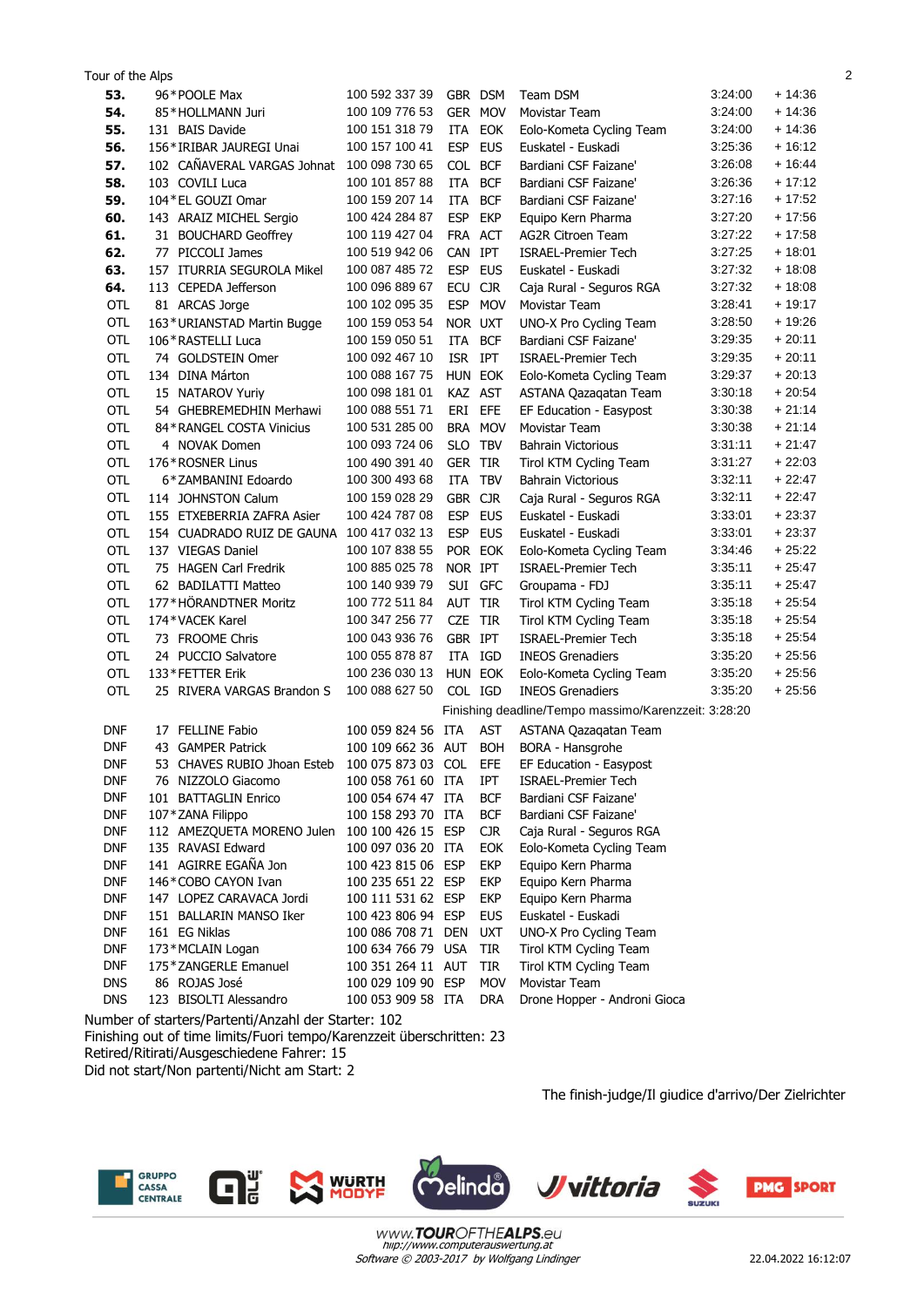# **King of the Mountain / Classifica GPM / Bergwertung GPM 1 Bannberg (1st crossing) (Km 40,2 cat 1^)**

| pos. | BIB name                                                                | UCI-ID                 |  | nat. code Team                                | Points |
|------|-------------------------------------------------------------------------|------------------------|--|-----------------------------------------------|--------|
|      | 162 TRÆEN Torstein                                                      |                        |  | 100 098 935 76 NOR UXT UNO-X Pro Cycling Team | 10     |
| 2.   | 12 DE LA CRUZ MELGAREJO Da 100 071 758 59 ESP AST ASTANA Oazagatan Team |                        |  |                                               | 8      |
| 3.   | 44 KÄMNA Lennard                                                        |                        |  | 100 097 741 46 GER BOH BORA - Hansgrohe       | 6      |
| 4.   | 61 PINOT Thibaut                                                        |                        |  | 100 064 737 22 FRA GFC Groupama - FDJ         | 4      |
|      | 5. 144 ARRIETA LIZARRAGA Igor                                           | 100 486 724 59 ESP EKP |  | Eguipo Kern Pharma                            | 2      |
|      |                                                                         |                        |  |                                               |        |

#### **King of the Mountain / Classifica GPM / Bergwertung GPM 2 Stronach (Km 104,5 cat 2^)**

| pos. | BIB name                                                                | UCI-ID |  | nat. code Team                          | Points |
|------|-------------------------------------------------------------------------|--------|--|-----------------------------------------|--------|
|      | 61 PINOT Thibaut                                                        |        |  | 100 064 737 22 FRA GFC Groupama - FDJ   | 6      |
|      | 12 DE LA CRUZ MELGAREJO Da 100 071 758 59 ESP AST ASTANA Oazagatan Team |        |  |                                         |        |
| 3.   | 44 KÄMNA Lennard                                                        |        |  | 100 097 741 46 GER BOH BORA - Hansgrohe | 2      |

#### **Stage Youth Classification / Classifica di tappa giovani / Etappenklassement Nachwuchswertung stage 5 / 5^ Tappa / 5. Etappe**

| pos. | BIB name                    | UCI-ID         | nat.       | code       | Team                              | time    |          |
|------|-----------------------------|----------------|------------|------------|-----------------------------------|---------|----------|
| 1.   | 144* ARRIETA LIZARRAGA Igor | 100 486 724 59 | <b>ESP</b> | <b>EKP</b> | Equipo Kern Pharma                | 3:12:07 |          |
| 2.   | 91*ARENSMAN Thymen          | 100 109 481 49 | <b>NED</b> | <b>DSM</b> | Team DSM                          | 3:18:02 | $+5:55$  |
| З.   | 2*BUITRAGO SANCHEZ Santiag  | 100 353 375 85 | <b>COL</b> | <b>TBV</b> | <b>Bahrain Victorious</b>         | 3:19:43 | $+7:36$  |
| 4.   | 67*THOMPSON Reuben          | 100 220 716 25 | <b>NZL</b> | <b>GFC</b> | Groupama - FDJ                    | 3:19:59 | $+7:52$  |
| 5.   | 46*UIJTDEBROEKS Cian        | 100 711 304 84 | <b>BEL</b> | <b>BOH</b> | BORA - Hansgrohe                  | 3:19:59 | $+7:52$  |
| 6.   | 93*BRENNER Marco            | 100 363 549 74 | <b>GER</b> | <b>DSM</b> | Team DSM                          | 3:20:10 | $+8:03$  |
| 7.   | 55*QUINN Sean               | 100 634 336 37 | <b>USA</b> | EFE        | EF Education - Easypost           | 3:20:23 | $+8:16$  |
| 8.   | 126*TESFAZION Natnael       | 100 751 769 03 | ERI        | <b>DRA</b> | Drone Hopper - Androni Giocattoli | 3:20:27 | $+8:20$  |
| 9.   | 166*KULSET Magnus           | 100 199 761 22 | NOR UXT    |            | UNO-X Pro Cycling Team            | 3:20:30 | $+8:23$  |
| 10.  | 66*MARTINEZ Lenny           | 100 736 811 80 | <b>FRA</b> | <b>GFC</b> | Groupama - FDJ                    | 3:20:32 | $+8:25$  |
| 11.  | 172*ENGELHARDT Felix        | 100 363 511 36 | <b>GER</b> | <b>TIR</b> | Tirol KTM Cycling Team            | 3:21:08 | $+9:01$  |
| 12.  | 115*PIRA PARADA Yesid       | 101 012 300 89 | <b>COL</b> | <b>CJR</b> | Caja Rural - Seguros RGA          | 3:22:21 | $+10:14$ |
| 13.  | 97*REINDERINK Pepijn        | 100 231 431 70 | <b>NED</b> | <b>DSM</b> | Team DSM                          | 3:22:33 | $+10:26$ |
| 14.  | 171*LIPOWITZ Florian        | 100 988 065 07 | <b>GER</b> | <b>TIR</b> | Tirol KTM Cycling Team            | 3:22:33 | $+10:26$ |
| 15.  | 83*GONZÁLEZ RIVERA Abner    | 100 564 239 71 | <b>PUR</b> | <b>MOV</b> | Movistar Team                     | 3:23:03 | $+10:56$ |
| 16.  | 96*POOLE Max                | 100 592 337 39 | <b>GBR</b> | <b>DSM</b> | Team DSM                          | 3:24:00 | $+11:53$ |
| 17.  | 85*HOLLMANN Juri            | 100 109 776 53 | <b>GER</b> | <b>MOV</b> | Movistar Team                     | 3:24:00 | $+11:53$ |
| 18.  | 156 * IRIBAR JAUREGI Unai   | 100 157 100 41 | <b>ESP</b> | <b>EUS</b> | Euskatel - Euskadi                | 3:25:36 | $+13:29$ |
| 19.  | 104 * EL GOUZI Omar         | 100 159 207 14 | <b>ITA</b> | <b>BCF</b> | Bardiani CSF Faizane'             | 3:27:16 | $+15:09$ |
|      |                             |                |            |            |                                   |         |          |

#### **Intermediate sprint / Classifica TV / Sprintwertung SP Anras (Km 59,8)**

| pos. | BIB name                                                                | UCI-ID |  | nat. code Team                          | Points |
|------|-------------------------------------------------------------------------|--------|--|-----------------------------------------|--------|
|      | 12 DE LA CRUZ MELGAREJO Da 100 071 758 59 ESP AST ASTANA Qazagatan Team |        |  |                                         | 6      |
|      | 61 PINOT Thibaut                                                        |        |  | 100 064 737 22 FRA GFC Groupama - FDJ   |        |
|      | 21 AMADOR Andrey                                                        |        |  | 100 034 739 94 CRC IGD INEOS Grenadiers | 2      |
|      |                                                                         |        |  |                                         |        |

Software © 2003-2017 by Wolfgang Lindinger hiip://www.computerauswertung.at

www.TOUROFTHEALPS.eu





Friday, april 22, 2022

Friday, april 22, 2022

Friday, april 22, 2022

Friday, april 22, 2022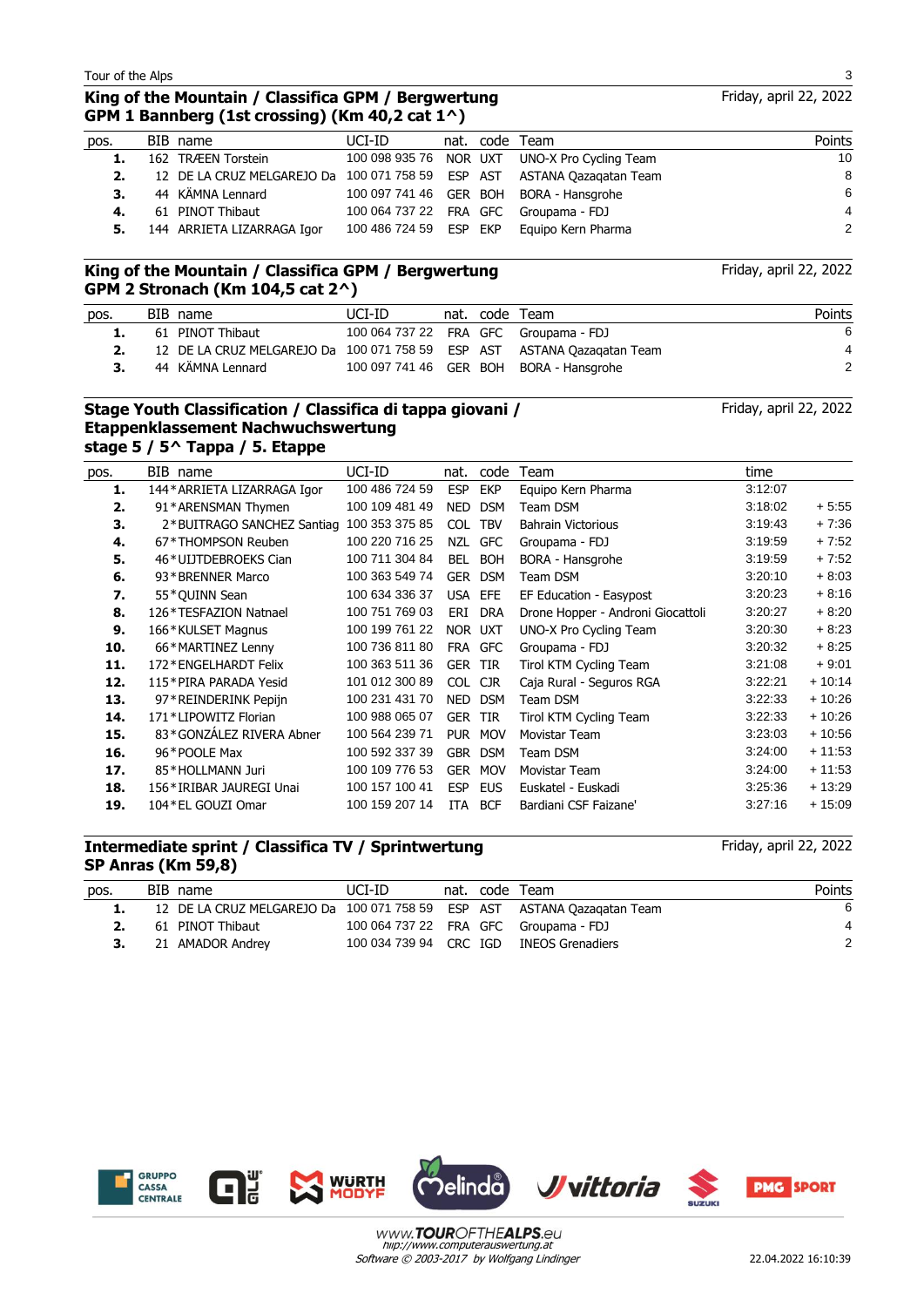#### **Teams' Classification (stage) on time / Classifica di tappa squadre / Mannschafts-Etappenklassement nach Zeit stage 5 / 5^ Tappa / 5. Etappe**

| pos. |        | code Team                                 | position | time     |          |
|------|--------|-------------------------------------------|----------|----------|----------|
|      |        | 1. GFC Groupama - FDJ                     |          | 9:46:03  |          |
|      |        | 61 PINOT Thibaut                          | 1        | 3:09:24  |          |
|      |        | 63 STORER Michael                         | 7        | 3:18:00  |          |
|      |        | 64 VALTER Attila                          | 10       | 3:18:39  |          |
|      |        | 2. AST ASTANA Qazaqatan Team              |          | 9:48:28  | $+2:25$  |
|      |        | 12 DE LA CRUZ MELGAREJO Da                | 2        | 3:09:31  |          |
|      |        | 11 LOPEZ MORENO Miguel Ang                | 14       | 3:18:59  |          |
|      |        | 16 PRONSKIY Vadim                         | 18       | 3:19:58  |          |
|      |        | 3. BOH BORA - Hansgrohe                   |          | 9:53:14  | $+7:11$  |
|      |        | 44 KÄMNA Lennard                          | 3        | 3:11:10  |          |
|      |        | 46 ULJTDEBROEKS Cian                      | 22       | 3:19:59  |          |
|      |        | 42 FABBRO Matteo                          | 38       | 3:22:05  |          |
|      |        | 4. UXT UNO-X Pro Cycling Team             |          | 9:54:37  | $+8.34$  |
|      |        | 162 TRÆEN Torstein                        | 5        | 3:12:50  |          |
|      |        | 166 KULSET Magnus                         | 29       | 3:20:30  |          |
|      |        | 167 ABRAHAMSEN Jonas                      | 36       | 3:21:17  |          |
|      |        | 5. DSM Team DSM                           |          | 9:56:12  | $+10:09$ |
|      |        | 92 BARDET Romain                          | 8        | 3:18:00  |          |
|      |        | 91 ARENSMAN Thymen                        | 9        | 3:18:02  |          |
|      |        | 93 BRENNER Marco                          | 23       | 3:20:10  |          |
|      | 6. IGD | <b>INEOS Grenadiers</b>                   |          | 9:56:18  | $+10:15$ |
|      |        | 21 AMADOR Andrey                          | 6        | 3:17:33  |          |
|      |        | 23 PORTE Richie                           | 13       | 3:18:46  |          |
|      |        | 26 SIVAKOV Pavel                          | 21       | 3:19:59  |          |
|      |        | <b>7. TBV Bahrain Victorious</b>          |          | 9:58:00  | $+11:57$ |
|      |        | 1 BILBAO LOPEZ DE ARMENTI                 | 12       | 3:18:39  |          |
|      |        | 5 PERNSTEINER Hermann                     | 16       | 3:19:38  |          |
|      |        | 2 BUITRAGO SANCHEZ Santiag                | 17       | 3:19:43  |          |
|      |        | 8. EFE EF Education - Easypost            |          | 10:00:20 | $+14:17$ |
|      |        | 52 CARTHY Hugh John                       | 15       | 3:18:59  |          |
|      |        | 55 QUINN Sean                             | 24       | 3:20:23  |          |
|      |        | 51 CAICEDO Jonathan                       | 31       | 3:20:58  |          |
|      | 9. EKP | <b>Equipo Kern Pharma</b>                 |          | 10:00:30 | $+14:27$ |
|      |        | 144 ARRIETA LIZARRAGA Igor                | 4        | 3:12:07  |          |
|      |        | 145 PARRA CUERDA Jose Felix               | 33       | 3:21:03  |          |
|      |        | 143 ARAIZ MICHEL Sergio                   | 60       | 3:27:20  |          |
|      |        | 10. DRA Drone Hopper - Androni Giocattoli |          | 10:03:42 | $+17:39$ |
|      |        | 127 ZARDINI Edoardo                       | 25       | 3:20:27  |          |
|      |        | 126 TESFAZION Natnael                     | 27       | 3:20:27  |          |
|      |        | 125 RAVANELLI Simone                      | 46       | 3:22:48  |          |
|      |        | 11. MOV Movistar Team                     |          | 10:06:03 | $+20:00$ |
|      |        | 87 RUBIO REYES Einer Augusto              | 26       | 3:20:27  |          |
|      |        | 82 BARTA William                          | 45       | 3:22:33  |          |
|      |        | 83 GONZÁLEZ RIVERA Abner                  | 49       | 3:23:03  |          |
|      |        | 12. ACT AG2R Citroen Team                 |          | 10:08:06 | $+22:03$ |
|      |        | 35 GALL Felix                             | 11       | 3:18:39  |          |
|      |        | 37 PRODHOMME Nicolas                      | 40       | 3:22:05  |          |
|      |        | 31 BOUCHARD Geoffrey                      | 61       | 3:27:22  |          |
|      |        | 13. CJR Caja Rural - Seguros RGA          |          | 10:11:03 | + 25:00  |
|      |        | 111 LASTRA MARTINEZ Jonathan              | 35       | 3:21:10  |          |
|      |        | 115 PIRA PARADA Yesid                     | 41       | 3:22:21  |          |
|      |        | 113 CEPEDA Jefferson                      | 64       | 3:27:32  |          |
|      |        | 14. EUS Euskatel - Euskadi                |          | 10:12:45 | $+26:42$ |
|      |        | 152 BIZKARRA ETXEGIBEL Mikel              | 50       | 3:23:17  |          |
|      |        | 153 BOU COMPANY Joan                      | 52       | 3:23:52  |          |
|      |        | 156 IRIBAR JAUREGI Unai                   | 56       | 3:25:36  |          |
|      |        |                                           |          |          |          |





 $\mathbf{G}^{\text{\tiny U}}_{\text{\tiny G}}$ 





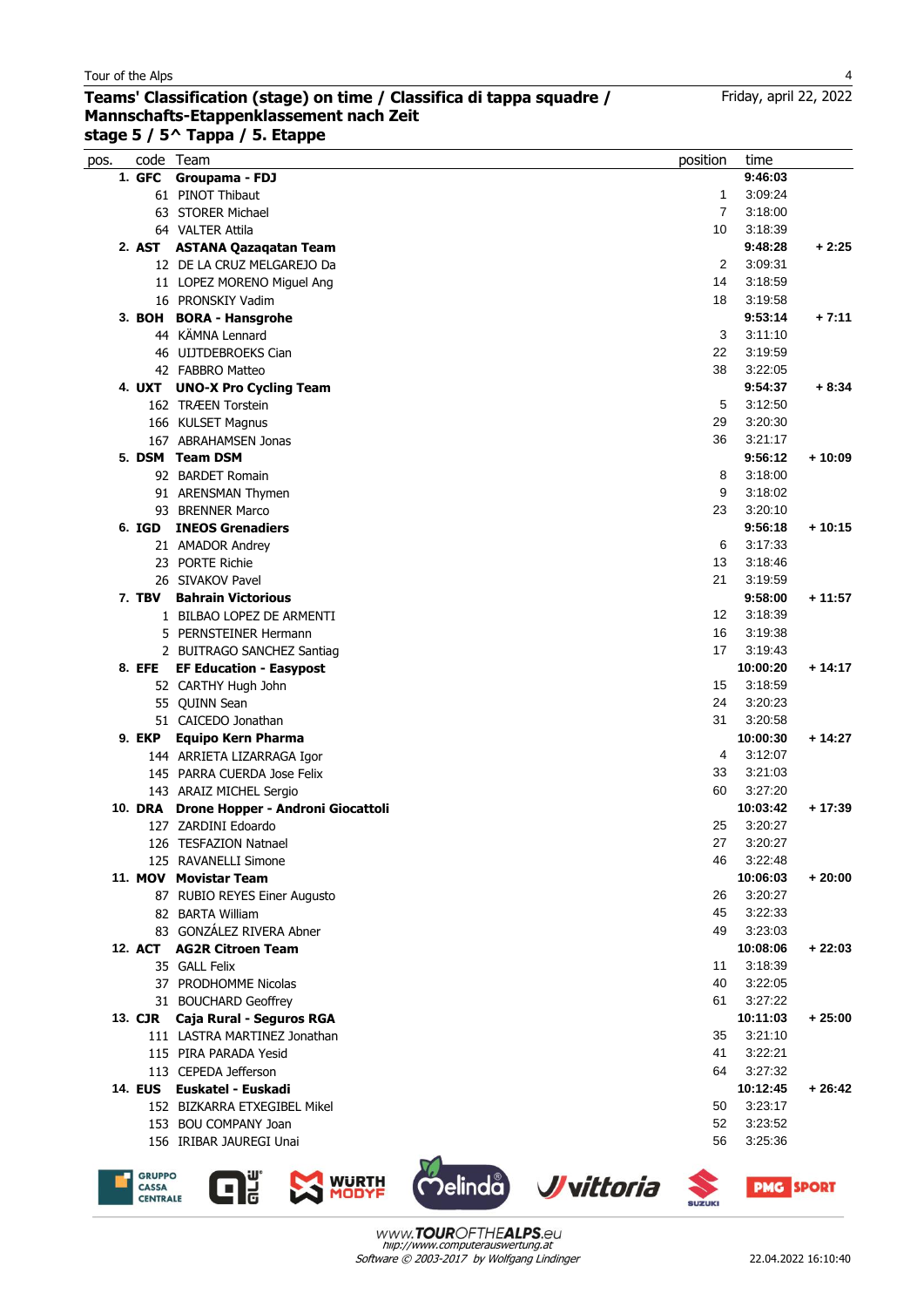| Tour of the Alps |                               |    |          |          |
|------------------|-------------------------------|----|----------|----------|
|                  | 15. BCF Bardiani CSF Faizane' |    | 10:20:00 | $+33:57$ |
|                  | 102 CAÑAVERAL VARGAS Johnat   | 57 | 3:26:08  |          |
|                  | 103 COVILI Luca               | 58 | 3:26:36  |          |
|                  | 104 EL GOUZI Omar             | 59 | 3:27:16  |          |



Software © 2003-2017 by Wolfgang Lindinger hiip://www.computerauswertung.at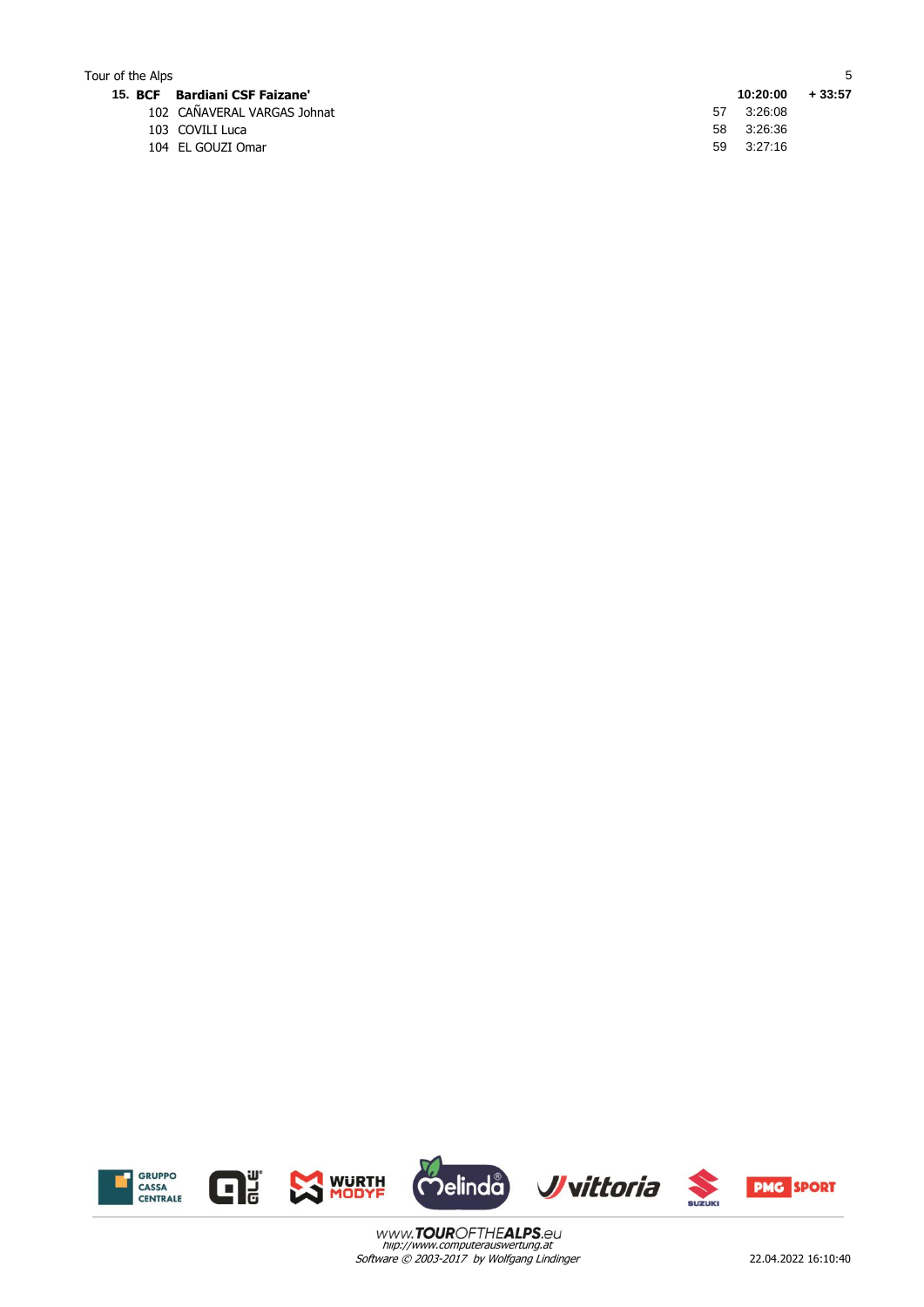$\overline{a}$ 

# **Individual General Classification / Classifica generale / Einzel-Gesamtklassement nach Zeit**

Friday, april 22, 2022 distance/Distanza/Länge 727,9 km average/Media/Schnitt 38,3 km/h

| pos.       | BIB name                                           | UCI-ID                           | nat.                  | code       | Team                                              | time                 |                      |
|------------|----------------------------------------------------|----------------------------------|-----------------------|------------|---------------------------------------------------|----------------------|----------------------|
| 1.         | 92 BARDET Romain                                   | 100 064 917 08                   | <b>FRA</b>            | <b>DSM</b> | Team DSM                                          | 18:59:29             |                      |
| 2.         | 63 STORER Michael                                  | 100 102 035 72                   | AUS GFC               |            | Groupama - FDJ                                    | 18:59:43             | $+0:14$              |
| 3.         | 91*ARENSMAN Thymen                                 | 100 109 481 49                   | NED                   | <b>DSM</b> | Team DSM                                          | 18:59:45             | $+0:16$              |
| 4.         | 1 BILBAO LOPEZ DE ARMENTI                          | 100 076 092 28                   | <b>ESP</b>            | <b>TBV</b> | <b>Bahrain Victorious</b>                         | 19:00:06             | $+0:37$              |
| 5.         | 64 VALTER Attila                                   | 100 098 207 27                   | HUN GFC               |            | Groupama - FDJ                                    | 19:00:18             | $+0.49$              |
| 6.         | 35 GALL Felix                                      | 100 150 925 74                   | AUT ACT               |            | <b>AG2R Citroen Team</b>                          | 19:00:22             | $+0.53$              |
| 7.         | 23 PORTE Richie                                    | 100 057 601 64                   | AUS IGD               |            | <b>INEOS Grenadiers</b>                           | 19:00:29             | $+1:00$              |
| 8.         | 2*BUITRAGO SANCHEZ Santiag 100 353 375 85          |                                  | COL TBV               |            | <b>Bahrain Victorious</b>                         | 19:01:26             | $+1:57$              |
| 9.         | 52 CARTHY Hugh John                                | 100 518 585 07                   | GBR EFE               |            | EF Education - Easypost                           | 19:01:37             | $+2:08$              |
| 10.        | 26 SIVAKOV Pavel                                   | 100 111 343 68                   | FRA IGD               |            | <b>INEOS Grenadiers</b>                           | 19:01:42             | $+2:13$              |
| 11.        | 3 LANDA MEANA Mikel                                | 100 068 367 63                   | <b>ESP</b>            | <b>TBV</b> | <b>Bahrain Victorious</b>                         | 19:01:46             | $+2:17$              |
| 12.        | 5 PERNSTEINER Hermann                              | 100 068 384 80                   | AUT TBV               |            | <b>Bahrain Victorious</b>                         | 19:01:49             | $+2:20$              |
| 13.        | 87 RUBIO REYES Einer Augusto                       | 100 573 361 75                   |                       | COL MOV    | Movistar Team                                     | 19:02:10             | $+2:41$              |
| 14.        | 66*MARTINEZ Lenny                                  | 100 736 811 80                   | FRA                   | <b>GFC</b> | Groupama - FDJ                                    | 19:02:43             | $+3:14$              |
| 15.        | 55*QUINN Sean                                      | 100 634 336 37                   | USA                   | EFE        | EF Education - Easypost                           | 19:02:45             | $+3:16$              |
| 16.        | 46*UIJTDEBROEKS Cian                               | 100 711 304 84                   | BEL                   | <b>BOH</b> | BORA - Hansgrohe                                  | 19:02:45             | $+3:16$              |
| 17.        | 13 DOMBROWSKI Joseph Lloyd                         | 100 074 917 17                   | USA AST               |            | ASTANA Qazaqatan Team                             | 19:03:14             | $+3:45$              |
| 18.        | 22 DUNBAR Edward                                   | 100 097 939 50                   | IRL                   | IGD        | <b>INEOS Grenadiers</b>                           | 19:04:27             | $+4.58$              |
| 19.        | 61 PINOT Thibaut                                   | 100 064 737 22                   | FRA                   | <b>GFC</b> | Groupama - FDJ                                    | 19:04:39             | $+5:10$              |
| 20.        | 44 KÄMNA Lennard                                   | 100 097 741 46                   | <b>GER</b>            | <b>BOH</b> | BORA - Hansgrohe                                  | 19:05:44             | $+6:15$              |
| 21.        | 152 BIZKARRA ETXEGIBEL Mikel                       | 100 076 093 29                   | <b>ESP</b>            | <b>EUS</b> | Euskatel - Euskadi                                | 19:06:33             | $+7:04$              |
| 22.        | 126*TESFAZION Natnael                              | 100 751 769 03                   | ERI                   | <b>DRA</b> | Drone Hopper - Androni Giocattoli                 | 19:07:42             | $+8:13$              |
| 23.        | 51 CAICEDO Jonathan                                | 100 094 843 58                   | ECU                   | EFE        | EF Education - Easypost                           | 19:08:21             | $+8:52$              |
| 24.        | 111 LASTRA MARTINEZ Jonathan 100 072 454 76        |                                  | <b>ESP</b>            | <b>CJR</b> | Caja Rural - Seguros RGA                          | 19:12:18             | $+12:49$             |
| 25.        | 171*LIPOWITZ Florian                               | 100 988 065 07<br>100 110 876 86 | <b>GER TIR</b>        | <b>DSM</b> | Tirol KTM Cycling Team                            | 19:13:25<br>19:13:31 | $+13:56$<br>$+14:02$ |
| 26.<br>27. | 95 HAMILTON Christopher                            | 100 097 634 36                   | <b>AUS</b><br>COL AST |            | Team DSM                                          | 19:14:09             | $+14:40$             |
| 28.        | 11 LOPEZ MORENO Miguel Ang<br>31 BOUCHARD Geoffrey | 100 119 427 04                   | FRA ACT               |            | ASTANA Qazaqatan Team<br><b>AG2R Citroen Team</b> | 19:14:53             | $+15.24$             |
| 29.        | 166*KULSET Magnus                                  | 100 199 761 22                   | NOR UXT               |            | UNO-X Pro Cycling Team                            | 19:15:56             | $+16:27$             |
| 30.        | 83*GONZÁLEZ RIVERA Abner                           | 100 564 239 71                   |                       | PUR MOV    | Movistar Team                                     | 19:16:57             | $+17:28$             |
| 31.        | 67*THOMPSON Reuben                                 | 100 220 716 25                   | NZL                   | <b>GFC</b> | Groupama - FDJ                                    | 19:18:16             | $+18:47$             |
| 32.        | 153 BOU COMPANY Joan                               | 100 147 399 40                   | <b>ESP</b>            | <b>EUS</b> | Euskatel - Euskadi                                | 19:18:31             | $+19:02$             |
| 33.        | 144* ARRIETA LIZARRAGA Igor                        | 100 486 724 59                   | <b>ESP</b>            | <b>EKP</b> | Equipo Kern Pharma                                | 19:20:30             | $+21:01$             |
| 34.        | 14 HENAO GOMEZ Sebastian                           | 100 079 968 24                   | <b>COL</b>            | <b>AST</b> | ASTANA Qazagatan Team                             | 19:21:42             | $+22:13$             |
| 35.        | 145 PARRA CUERDA Jose Felix                        | 100 149 459 63                   | <b>ESP</b>            | <b>EKP</b> | Equipo Kern Pharma                                | 19:21:50             | $+22:21$             |
| 36.        | 12 DE LA CRUZ MELGAREJO Da                         | 100 071 758 59                   | <b>ESP</b>            | <b>AST</b> | ASTANA Qazaqatan Team                             | 19:22:01             | $+22:32$             |
| 37.        | 125 RAVANELLI Simone                               | 100 100 869 70                   | ITA                   | <b>DRA</b> | Drone Hopper - Androni Giocattoli                 | 19:22:26             | $+22:57$             |
| 38.        | 21 AMADOR Andrey                                   | 100 034 739 94                   | CRC IGD               |            | <b>INEOS Grenadiers</b>                           | 19:22:36             | $+23:07$             |
| 39.        | 37 PRODHOMME Nicolas                               | 100 142 190 69                   | FRA ACT               |            | AG2R Citroen Team                                 | 19:23:17             | $+23:48$             |
| 40.        | 82 BARTA William                                   | 100 100 895 96                   |                       | USA MOV    | Movistar Team                                     | 19:23:46             | $+24:17$             |
| 41.        | 16 PRONSKIY Vadim                                  | 100 150 845 91                   | KAZ AST               |            | ASTANA Qazagatan Team                             | 19:25:08             | $+25:39$             |
| 42.        | 27 SWIFT Ben                                       | 100 045 633 27                   | GBR IGD               |            | <b>INEOS Grenadiers</b>                           | 19:27:00             | $+27:31$             |
| 43.        | 156*IRIBAR JAUREGI Unai                            | 100 157 100 41                   | ESP                   | <b>EUS</b> | Euskatel - Euskadi                                | 19:27:11             | $+27:42$             |
| 44.        | 45 PALZER Anton                                    | 101 133 963 17                   |                       | GER BOH    | <b>BORA - Hansgrohe</b>                           | 19:29:08             | $+29:39$             |
| 45.        | 42 FABBRO Matteo                                   | 100 090 959 54                   | ITA                   | <b>BOH</b> | BORA - Hansgrohe                                  | 19:30:53             | $+31:24$             |
| 46.        | 122 BAIS Mattia                                    | 100 138 797 71                   | ITA                   | <b>DRA</b> | Drone Hopper - Androni Giocattoli                 | 19:30:59             | $+31:30$             |
| 47.        | 115*PIRA PARADA Yesid                              | 101 012 300 89                   | COL CJR               |            | Caja Rural - Seguros RGA                          | 19:33:05             | $+33.36$             |
| 48.        | 113 CEPEDA Jefferson                               | 100 096 889 67                   | ECU CJR               |            | Caja Rural - Seguros RGA                          | 19:33:42             | $+34:13$             |
| 49.        | 103 COVILI Luca                                    | 100 101 857 88                   | ITA                   | <b>BCF</b> | Bardiani CSF Faizane'                             | 19:38:03             | $+38.34$             |
| 50.        | 162 TRÆEN Torstein                                 | 100 098 935 76                   | NOR UXT               |            | UNO-X Pro Cycling Team                            | 19:38:47             | $+39.18$             |
| 51.        | 77 PICCOLI James                                   | 100 519 942 06                   | CAN IPT               |            | <b>ISRAEL-Premier Tech</b>                        | 19:40:15             | $+40:46$             |
| 52.        | 97*REINDERINK Pepijn                               | 100 231 431 70                   |                       | NED DSM    | Team DSM                                          | 19:41:37             | $+42:08$             |
| 53.        | 93*BRENNER Marco                                   | 100 363 549 74                   |                       | GER DSM    | Team DSM                                          | 19:42:07             | $+42:38$             |
| 54.        | 127 ZARDINI Edoardo                                | 100 056 581 14                   |                       | ITA DRA    | Drone Hopper - Androni Giocattoli                 | 19:42:14             | $+42:45$             |
| 55.        | 85*HOLLMANN Juri                                   | 100 109 776 53                   |                       | GER MOV    | Movistar Team                                     | 19:42:32             | $+43:03$             |
| 56.        | 157 ITURRIA SEGUROLA Mikel                         | 100 087 485 72                   |                       | ESP EUS    | Euskatel - Euskadi                                | 19:43:02             | + 43:33              |









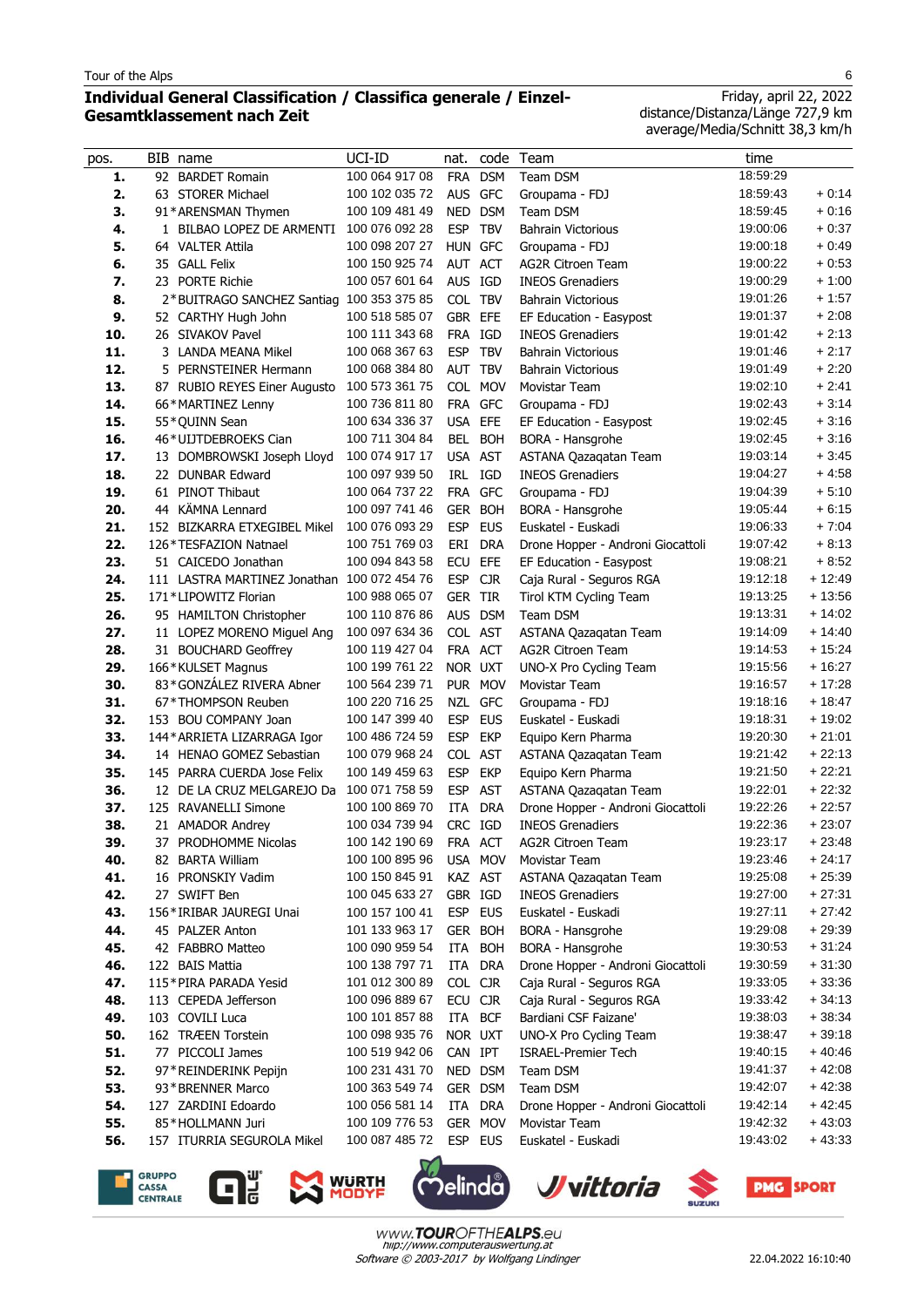#### Tour of the Alps 7 and 2008 and 2008 and 2008 and 2008 and 2008 and 2008 and 2008 and 2008 and 2008 and 2008 and 2008 and 2008 and 2008 and 2008 and 2008 and 2008 and 2008 and 2008 and 2008 and 2008 and 2008 and 2008 and 2

| 57. | 172*ENGELHARDT Felix        |                |         | 100 363 511 36 GER TIR Tirol KTM Cycling Team | 19:43:05 | $+43:36$             |
|-----|-----------------------------|----------------|---------|-----------------------------------------------|----------|----------------------|
| 58. | 102 CAÑAVERAL VARGAS Johnat | 100 098 730 65 | COL BCF | Bardiani CSF Faizane'                         | 19:46:24 | $+46:55$             |
| 59. | 131 BAIS Davide             | 100 151 318 79 | ITA EOK | Eolo-Kometa Cycling Team                      | 19:47:23 | $+47:54$             |
| 60. | 143 ARAIZ MICHEL Sergio     | 100 424 284 87 | ESP EKP | Equipo Kern Pharma                            | 19:49:03 | $+49:34$             |
| 61. | 165 KULSET Sindre           | 100 199 955 22 | NOR UXT | UNO-X Pro Cycling Team                        | 19:51:28 | $+51:59$             |
| 62. | 167 ABRAHAMSEN Jonas        | 100 086 594 54 | NOR UXT | UNO-X Pro Cycling Team                        | 19:54:25 | $+54:56$             |
| 63. | 96*POOLE Max                | 100 592 337 39 | GBR DSM | Team DSM                                      | 19:57:16 | $+57:47$             |
| 64. | 104 * EL GOUZI Omar         | 100 159 207 14 | ITA BCF | Bardiani CSF Faizane'                         |          | $20:00:14 + 1:00:45$ |
|     |                             |                |         |                                               |          |                      |

code

**1.** 162 TRÆEN Torstein 100 098 935 76 NOR UXT UNO-X Pro Cycling Team 20

**13.** 63 STORER Michael 100 102 035 72 AUS GFC Groupama - FDJ 44 **14.** 144 ARRIETA LIZARRAGA Igor 100 486 724 59 ESP EKP Equipo Kern Pharma 4 **15.** 82 BARTA William 100 100 895 96 USA MOV Movistar Team 4 4 **16.** 122 BAIS Mattia 100 138 797 71 ITA DRA Drone Hopper - Androni Giocattoli 3 **17.** 95 HAMILTON Christopher 100 110 876 86 AUS DSM Team DSM 2 **18.** 125 RAVANELLI Simone 100 100 869 70 ITA DRA Drone Hopper - Androni Giocattoli 2 **19.** 13 DOMBROWSKI Joseph Lloyd 100 074 917 17 USA AST ASTANA Qazaqatan Team 0

pos. BIB name nat. Team Points

The finish-judge/Il giudice d'arrivo/Der Zielrichter

Friday, april 22, 2022

#### **Mountain General Classification / Classifica generale GPM / Berg-Gesamtklassement nach Punkten**

UCI-ID

**2.** 12 DE LA CRUZ MELGAREJO Da 100 071 758 59 ESP AST ASTANA Qazaqatan Team 16 **3.** 31 BOUCHARD Geoffrey 100 119 427 04 FRA ACT AG2R Citroen Team 15 **4.** 26 SIVAKOV Pavel 100 111 343 68 FRA IGD INEOS Grenadiers 12 **5.** 61 PINOT Thibaut 100 064 737 22 FRA GFC Groupama - FDJ 10 **6.** 44 KÄMNA Lennard 100 097 741 46 GER BOH BORA - Hansgrohe 10 **7.** 77 PICCOLI James 100 519 942 06 CAN IPT ISRAEL-Premier Tech 10 **8.** 156 IRIBAR JAUREGI Unai 100 157 100 41 ESP EUS Euskatel - Euskadi 9 **9.** 11 LOPEZ MORENO Miguel Ang 100 097 634 36 COL AST ASTANA Qazaqatan Team 8 **10.** 91 ARENSMAN Thymen 100 109 481 49 NED DSM Team DSM 8 **11.** 16 PRONSKIY Vadim 100 150 845 91 KAZ AST ASTANA Qazaqatan Team 8 **12.** 5 PERNSTEINER Hermann 100 068 384 80 AUT TBV Bahrain Victorious 6

# **General Youth classification / Classifica generale giovani / Gesamt Nachwuchswertung**

Friday, april 22, 2022 distance/Distanza/Länge 727,9 km average/Media/Schnitt 38,3 km/h

| pos. | BIB name                    | UCI-ID         | nat.       | code       | Team                              | time     |            |
|------|-----------------------------|----------------|------------|------------|-----------------------------------|----------|------------|
| 1.   | 91*ARENSMAN Thymen          | 100 109 481 49 | <b>NED</b> | <b>DSM</b> | Team DSM                          | 18:59:45 |            |
| 2.   | 2*BUITRAGO SANCHEZ Santiag  | 100 353 375 85 | <b>COL</b> | <b>TBV</b> | <b>Bahrain Victorious</b>         | 19:01:26 | $+1:41$    |
| З.   | 66*MARTINEZ Lenny           | 100 736 811 80 | <b>FRA</b> | <b>GFC</b> | Groupama - FDJ                    | 19:02:43 | $+2:58$    |
| 4.   | 55*QUINN Sean               | 100 634 336 37 | <b>USA</b> | EFE        | EF Education - Easypost           | 19:02:45 | $+3:00$    |
| 5.   | 46*UIJTDEBROEKS Cian        | 100 711 304 84 | <b>BEL</b> | <b>BOH</b> | BORA - Hansgrohe                  | 19:02:45 | $+3:00$    |
| 6.   | 126 * TESFAZION Natnael     | 100 751 769 03 | ERI        | <b>DRA</b> | Drone Hopper - Androni Giocattoli | 19:07:42 | $+7:57$    |
| 7.   | 171*LIPOWITZ Florian        | 100 988 065 07 | <b>GER</b> | <b>TIR</b> | Tirol KTM Cycling Team            | 19:13:25 | $+13:40$   |
| 8.   | 166*KULSET Magnus           | 100 199 761 22 | NOR UXT    |            | UNO-X Pro Cycling Team            | 19:15:56 | $+16:11$   |
| 9.   | 83*GONZÁLEZ RIVERA Abner    | 100 564 239 71 | <b>PUR</b> | <b>MOV</b> | Movistar Team                     | 19:16:57 | $+17:12$   |
| 10.  | 67*THOMPSON Reuben          | 100 220 716 25 | <b>NZL</b> | <b>GFC</b> | Groupama - FDJ                    | 19:18:16 | $+18:31$   |
| 11.  | 144* ARRIETA LIZARRAGA Igor | 100 486 724 59 | <b>ESP</b> | <b>EKP</b> | Equipo Kern Pharma                | 19:20:30 | $+20:45$   |
| 12.  | 156 * IRIBAR JAUREGI Unai   | 100 157 100 41 | <b>ESP</b> | <b>EUS</b> | Euskatel - Euskadi                | 19:27:11 | $+27:26$   |
| 13.  | 115*PIRA PARADA Yesid       | 101 012 300 89 | <b>COL</b> | <b>CJR</b> | Caja Rural - Seguros RGA          | 19:33:05 | $+33:20$   |
| 14.  | 97*REINDERINK Pepijn        | 100 231 431 70 | <b>NED</b> | <b>DSM</b> | Team DSM                          | 19:41:37 | $+41:52$   |
| 15.  | 93*BRENNER Marco            | 100 363 549 74 | <b>GER</b> | <b>DSM</b> | Team DSM                          | 19:42:07 | $+42:22$   |
| 16.  | 85*HOLLMANN Juri            | 100 109 776 53 | <b>GER</b> | <b>MOV</b> | Movistar Team                     | 19:42:32 | $+42:47$   |
| 17.  | 172*ENGELHARDT Felix        | 100 363 511 36 | <b>GER</b> | <b>TIR</b> | Tirol KTM Cycling Team            | 19:43:05 | $+43:20$   |
| 18.  | 96*POOLE Max                | 100 592 337 39 | <b>GBR</b> | <b>DSM</b> | Team DSM                          | 19:57:16 | $+57:31$   |
| 19.  | 104 * EL GOUZI Omar         | 100 159 207 14 | <b>ITA</b> | <b>BCF</b> | Bardiani CSF Faizane'             | 20:00:14 | $+1:00:29$ |
|      |                             |                |            |            |                                   |          |            |

The finish-judge/Il giudice d'arrivo/Der Zielrichter

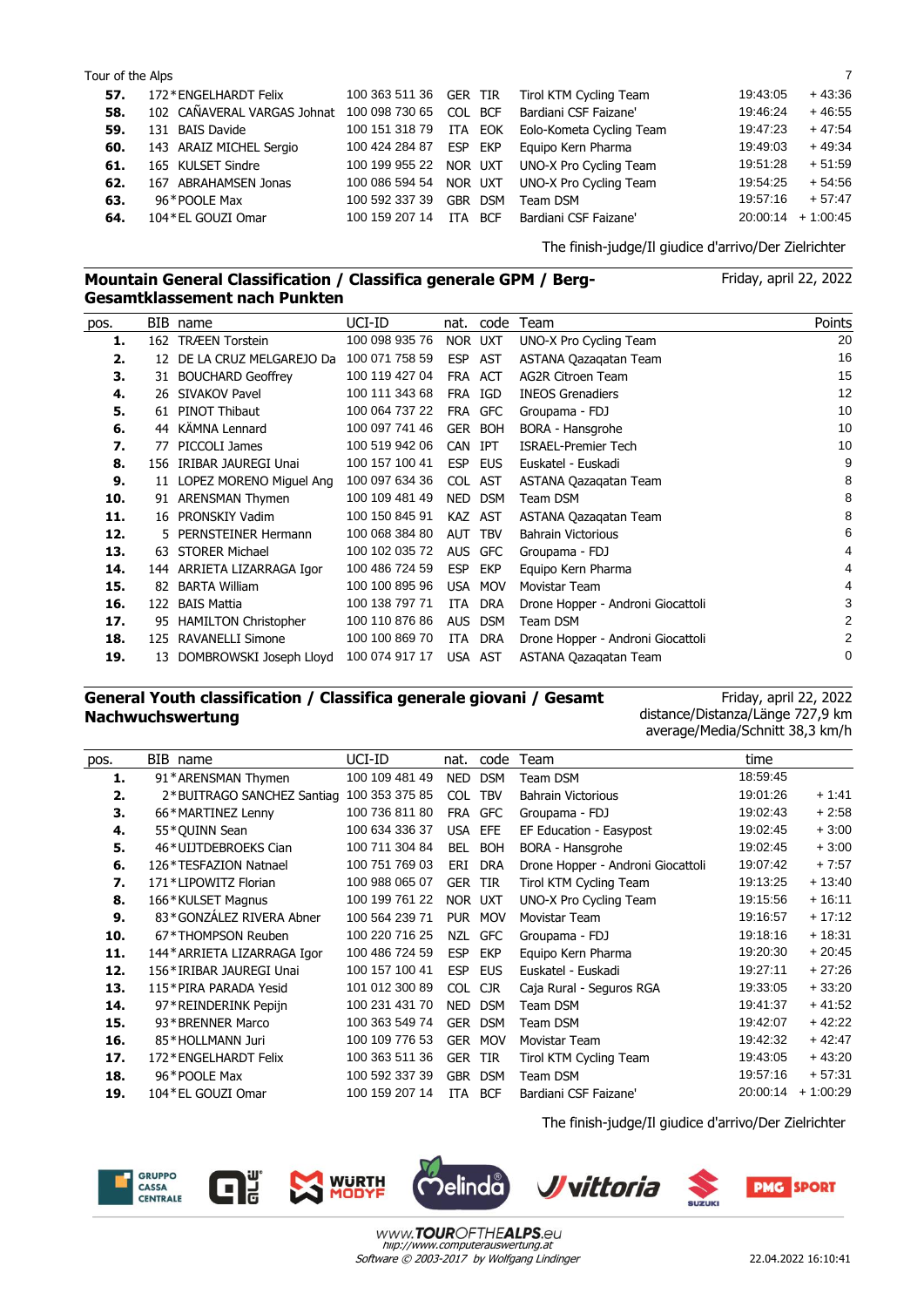l,

# **Sprint General Classification / Classifica TV generale / Sprint-Gesamtklassement nach Punkten**

| 10<br>PINOT Thibaut<br>100 064 737 22<br>FRA GFC<br>Groupama - FDJ<br>1.<br>61<br>100 097 634 36<br>6<br>11 LOPEZ MORENO Miguel Ang<br>2.<br>COL AST<br>ASTANA Qazagatan Team<br>100 071 758 59<br>6<br>12 DE LA CRUZ MELGAREJO Da<br>ASTANA Qazagatan Team<br>ESP<br>AST<br>3.<br>6<br>101 133 963 17<br>45 PALZER Anton<br>GER BOH<br>BORA - Hansgrohe<br>4.<br>4<br>100 110 876 86<br>5.<br>95 HAMILTON Christopher<br>AUS DSM<br>Team DSM<br>4<br>100 142 190 69<br>37 PRODHOMME Nicolas<br>6.<br>ACT<br>AG2R Citroen Team<br>FRA<br>4<br>100 150 845 91<br>7.<br>16 PRONSKIY Vadim<br>KAZ AST<br>ASTANA Qazagatan Team<br>2<br>8.<br>46 UIJTDEBROEKS Cian<br>BEL BOH<br>BORA - Hansgrohe<br>100 711 304 84<br>2<br>126 TESFAZION Natnael<br>100 751 769 03<br>Drone Hopper - Androni Giocattoli<br>9.<br><b>DRA</b><br>ERI<br>2<br>21 AMADOR Andrey<br>100 034 739 94<br>CRC IGD<br><b>INEOS Grenadiers</b><br>10.<br>BAIS Mattia<br>2<br>11.<br>100 138 797 71<br>ITA DRA<br>Drone Hopper - Androni Giocattoli<br>122<br>2<br>100 519 942 06<br>12.<br>77 PICCOLI James<br><b>ISRAEL-Premier Tech</b><br>CAN<br>IPT | pos. | BIB name | UCI-ID |  | nat. code Team | Points |
|---------------------------------------------------------------------------------------------------------------------------------------------------------------------------------------------------------------------------------------------------------------------------------------------------------------------------------------------------------------------------------------------------------------------------------------------------------------------------------------------------------------------------------------------------------------------------------------------------------------------------------------------------------------------------------------------------------------------------------------------------------------------------------------------------------------------------------------------------------------------------------------------------------------------------------------------------------------------------------------------------------------------------------------------------------------------------------------------------------------------------|------|----------|--------|--|----------------|--------|
|                                                                                                                                                                                                                                                                                                                                                                                                                                                                                                                                                                                                                                                                                                                                                                                                                                                                                                                                                                                                                                                                                                                           |      |          |        |  |                |        |
|                                                                                                                                                                                                                                                                                                                                                                                                                                                                                                                                                                                                                                                                                                                                                                                                                                                                                                                                                                                                                                                                                                                           |      |          |        |  |                |        |
|                                                                                                                                                                                                                                                                                                                                                                                                                                                                                                                                                                                                                                                                                                                                                                                                                                                                                                                                                                                                                                                                                                                           |      |          |        |  |                |        |
|                                                                                                                                                                                                                                                                                                                                                                                                                                                                                                                                                                                                                                                                                                                                                                                                                                                                                                                                                                                                                                                                                                                           |      |          |        |  |                |        |
|                                                                                                                                                                                                                                                                                                                                                                                                                                                                                                                                                                                                                                                                                                                                                                                                                                                                                                                                                                                                                                                                                                                           |      |          |        |  |                |        |
|                                                                                                                                                                                                                                                                                                                                                                                                                                                                                                                                                                                                                                                                                                                                                                                                                                                                                                                                                                                                                                                                                                                           |      |          |        |  |                |        |
|                                                                                                                                                                                                                                                                                                                                                                                                                                                                                                                                                                                                                                                                                                                                                                                                                                                                                                                                                                                                                                                                                                                           |      |          |        |  |                |        |
|                                                                                                                                                                                                                                                                                                                                                                                                                                                                                                                                                                                                                                                                                                                                                                                                                                                                                                                                                                                                                                                                                                                           |      |          |        |  |                |        |
|                                                                                                                                                                                                                                                                                                                                                                                                                                                                                                                                                                                                                                                                                                                                                                                                                                                                                                                                                                                                                                                                                                                           |      |          |        |  |                |        |
|                                                                                                                                                                                                                                                                                                                                                                                                                                                                                                                                                                                                                                                                                                                                                                                                                                                                                                                                                                                                                                                                                                                           |      |          |        |  |                |        |
|                                                                                                                                                                                                                                                                                                                                                                                                                                                                                                                                                                                                                                                                                                                                                                                                                                                                                                                                                                                                                                                                                                                           |      |          |        |  |                |        |
|                                                                                                                                                                                                                                                                                                                                                                                                                                                                                                                                                                                                                                                                                                                                                                                                                                                                                                                                                                                                                                                                                                                           |      |          |        |  |                |        |

#### **Teams' General Classification on time / Classifica generale squadre / Mannschafts-Gesamtklassement nach Zeit**

Friday, april 22, 2022

| pos. | code           | Team                              | time     |                      |
|------|----------------|-----------------------------------|----------|----------------------|
| 1.   | <b>GFC</b>     | Groupama - FDJ                    | 56.51:08 |                      |
| 2.   | IGD            | <b>INEOS Grenadiers</b>           | 57:01:12 | $+10:04$             |
| З.   | <b>TBV</b>     | <b>Bahrain Victorious</b>         | 57:03:13 | $+12:05$             |
| 4.   | EFE            | EF Education - Easypost           | 57:08:58 | $+17:50$             |
| 5.   | <b>DSM</b>     | Team DSM                          | 57:10:12 | $+19:04$             |
| 6.   | AST            | ASTANA Qazagatan Team             | 57:15:38 | $+24:30$             |
| 7.   | <b>MOV</b>     | Movistar Team                     | 57:23:32 | $+32:24$             |
| 8.   | <b>ACT</b>     | AG2R Citroen Team                 | 57:29:33 | $+38:25$             |
| 9.   | BOH            | BORA - Hansgrohe                  | 57:36:18 | $+45:10$             |
| 10.  | <b>EUS</b>     | Euskatel - Euskadi                | 57:51:27 | $+1:00:19$           |
| 11.  | <b>UXT</b>     | UNO-X Pro Cycling Team            |          | $57:58:24 + 1:07:16$ |
|      | <b>12. DRA</b> | Drone Hopper - Androni Giocattoli |          | $57:58:46 + 1:07:38$ |
|      | <b>13. EKP</b> | Equipo Kern Pharma                |          | $57:59:36 + 1:08:28$ |
| 14.  | <b>CJR</b>     | Caja Rural - Seguros RGA          | 58.10.45 | $+1:19:37$           |
| 15.  | <b>BCF</b>     | Bardiani CSF Faizane'             |          | $58:43:16 + 1:52:08$ |
|      |                |                                   |          |                      |